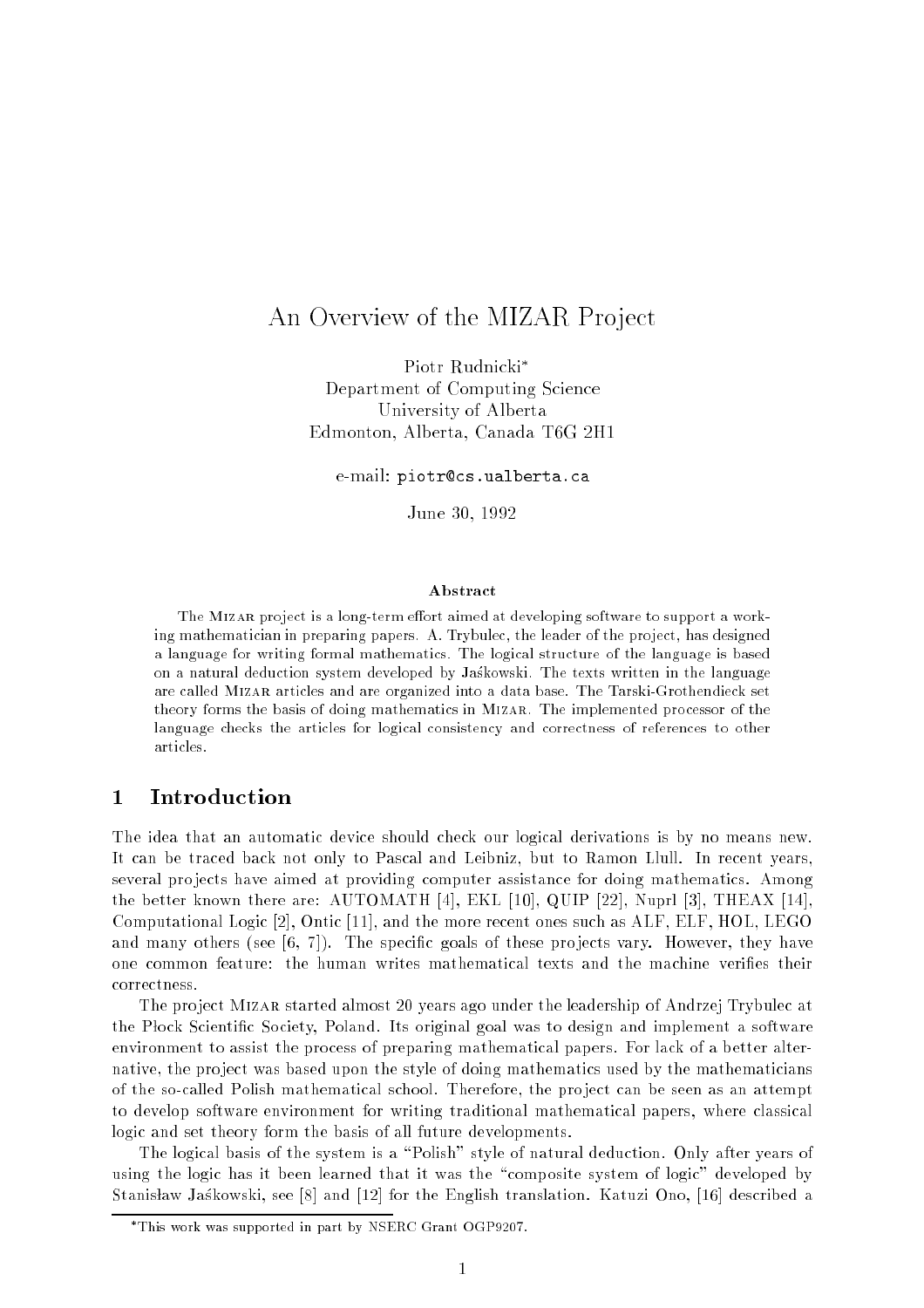similar system. Various formalizations of set theory have been tried (Zermelo-Fraenkel, Morse-Kelley) but finally the Tarski-Grothendieck axiomatization has been adopted.

## 2 A bit of history

The name Mizar1 was picked up in 1973 for a dierent pro ject (a programming environment) that was discontinued, but its name has been recycled.

The first experiments in 1974-75 developed a modest proof-checker for propositional logic. The main concern of A. Trybulec was the input language to the checker, and it turned out to be the main concern for all future years. The proof checker was based on a fixed set of inference rules. The justication of an inference in the input text required the user to state only the premises and the conclusion; the checker searched for a rule or a sequence of rules to validate an inference step. This approach was abandoned, and all future Mizar processors have used model checking.

In 1977 the language and the checker were extended with quantifiers to form MIZAR QC which had neither functional notation nor definitional facilities. These were added in subsequent years to form the Mizar FC system, which was used to record a number of larger texts. Among these texts was the initial segment of the book on arithmetics by Grzegorczyk [5]. The book is so rigorous and detailed (the Chinese remainder theorem comes as late as page 67 and its proof takes 6 pages) that the blow-up factor in the translation to Mizar FC was negligible.

At around 1978-1979 the Mizar group started to grow substantially, being anchored at warsaw Umiversity, Diarystok- Dramch-.

In 1981, a language called Mizar 2 had been designed by A. Trybulec and implemented on an ICL 1900 by Cz. Bylinski, H. Oryszczyszyn, P. Rudnicki, and A. Trybulec. The system was written in Pascal and later ported to other computers (mainframe IBM and also to UNIX). Again, the stress was on the input language. The proof checker was rather weak which forced one to write very detailed proofs. The language included the following features: structured types, type hierarchy, comprehensive definitional facilities, built-in fragments of arithmetics, and a built-in variant of set theory. The translations into Mizar 2 included: a number of recent papers in topology, projective geometry, and some text-book algebra. In one of the experiments, the pigeon-hole principle was proven from scratch and compared with the similar development by van Benthem Jutting [28] in AUT-QE (the AUTOMATH project). The MIZAR 2 text was about half as long as the AUT-QE text; however, Mizar 2 and AUT-QE were substantially different environments for conducting proofs (logic based vs type based). Among other works with Mizar 2, there were attempts to prove properties of programs [21] and software specifications [20].

In the following years, other MIZAR languages and their implementations have been developed but their character was experimental (Mizar 3, Mizar HPF); the systems were not distributed outside the MIZAR group in Białystok, with one exception.

<sup>1</sup>Mizar, Ursae Majoris, is the second magnitude star set in the middle of the Big Dipper's handle; Mizar (Arabic: veil, cloak, burial grounds) makes a visual binary with the fainter Alcor (Arabic: faint one); each of the visual components is a spectroscopic binary; Mizar is a quadruple star.

Incidentally, Algol (Arabic: daemon, ghoul),  Persei, is an eclipsing visual binary star, spectroscopically a triple, probably a quadruple star as well.

<sup>-</sup>E. Post was born in Augustow, near Białystok. A. Lindenbaum was last seen in Białystok in 1941.

<sup>&</sup>quot;Address: Mizar Group, Institute of Mathematics, Warsaw University—Białystok Branch, 15-276 Białystok, Poland.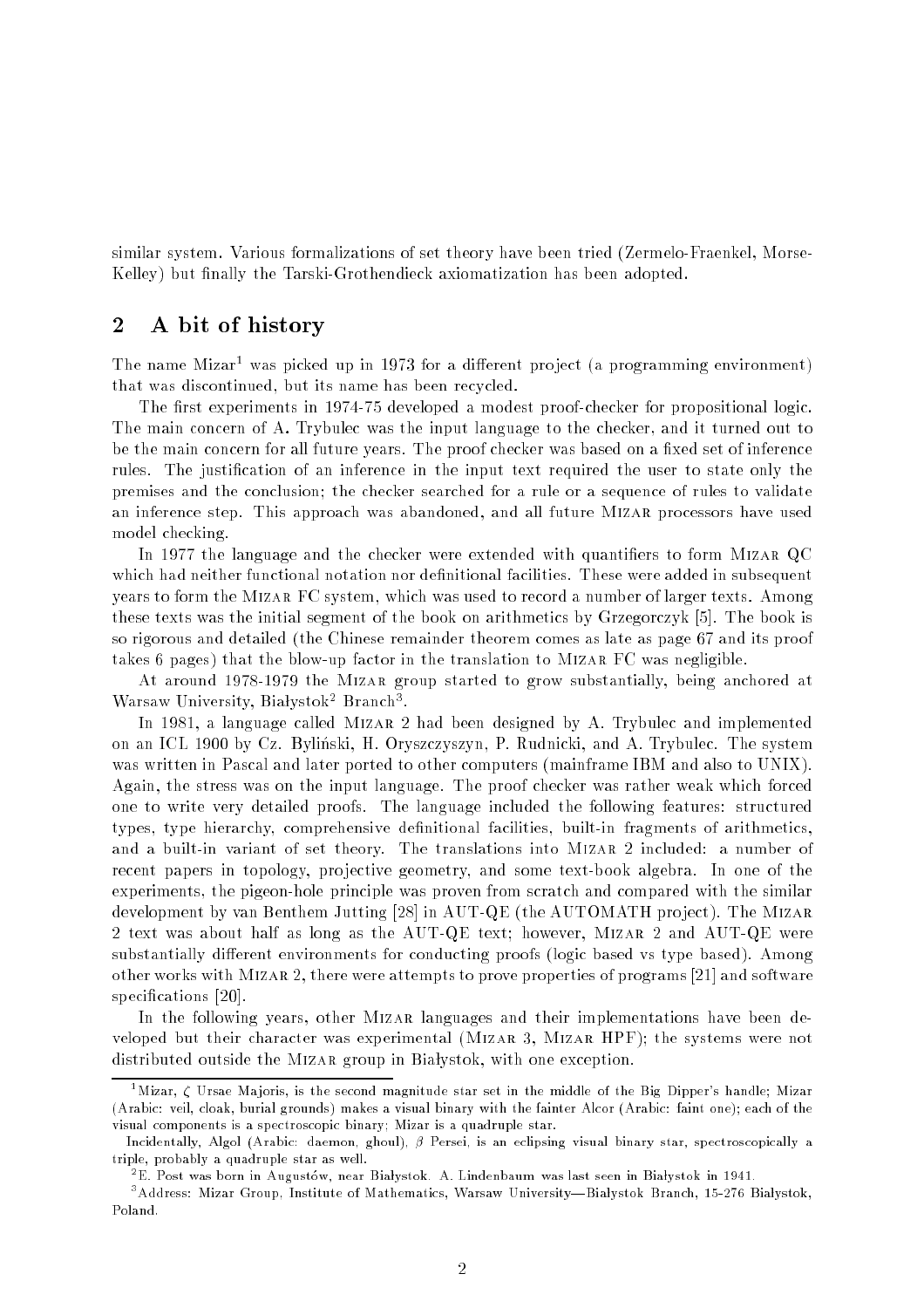A subset of Mizar, named Mizar MSE (short for Multi-Sorted with Equality) was implemented in 1982 by R. Matuszewski, P. Rudnicki, and A. Trybulec and has been widely used since then. The system is meant for teaching elementary logic with emphasis on the practical aspects of constructing proofs. The Mizar MSE language encompasses `raw' predicate calculus, multisorted with equality, but the language does not provide functional notation or special notation for definitions. There are numerous implementations of MIZAR MSE, see [26, 25, 13, 19, 18, 15].

In 1986, Mizar 4 was implemented as a redesign of Mizar 2 and distributed to several dozen users. Each Mizar 4 article included a preliminaries part where the author could state some axioms that were not checked for validity.

In 1988 the design of the language was completed by A. Trybulec and the final language is named simply Mizar. While articles in previous versions of the language must be self-contained, the final MIZAR allows for cross-references among articles. Moreover, an author of a MIZAR text is not allowed to introduce new axioms. Only the predened axioms can be used, everything else must be proved. The two articles that are not checked for validity contain an axiomatics of the Tarski-Grothendieck set theory (see Appendix A) and denitional axioms of the built-in concepts and axioms of strong arithmetics of real numbers (see Appendix B).

Recently, the main effort in the MIZAR project has been in building the library of MIZAR articles which now numbers almost 300.

The development of MIZAR has been driven by "experience, not only doctrine (ENOD for short)" \*. In this case it meant that any idea that made sense was first of all implemented and tried by its proponent. However, only after other users approved the idea by actually using its implementation, was the idea included into the state of the pro ject. The ENOD approach has been applied in the development of the Mizar processor, the input language (although it is almost exclusively of A. Trybulec's creation), and the Mizar library.

Before giving more information about MIZAR it may be worthwhile to recall here the  $For$ mulaire de mathématiques project of Giuseppe Peano (quoted from Kennedy [9] p. 8):

The end result of this project would be, he hoped, the publication of a collection of all known theorems in the various branches of mathematics. The notions of his mathematical logic were to be used and proofs of the theorems were to be given. There were five editions of the *Formulario*: the first appeared in 1895, and the last, completed in 1908, contained some 4200 theorems.

The project was based on a formal language. In the introduction to the second volume of Formulaire de mathématiques, Peano writes (quoted from  $[17]$ , p. 197, vol. II):

Dans le petit livre «Arithmetices principia, nova methodo exposita, a.  $1889$ », nous avons pour la première fois exposé toute une théorie, théorèmes, définitions et demonstrations, en symboles qui remplacent tout-a-fait le langage ordinaire.

Nous avons donc la solution du probleme propose par Leibniz.

### 3 Anatomy of a Mizar article

Each MIZAR article is written as a text file. The general structure of such an article is as follows:

 $^\circ$  1 he expression has been coined by G. Kreisel, see his contribution in  $\emph{Logic}$  and Computer Science, P. Odifreddi (ed.), Academic Press, pp. 205-278.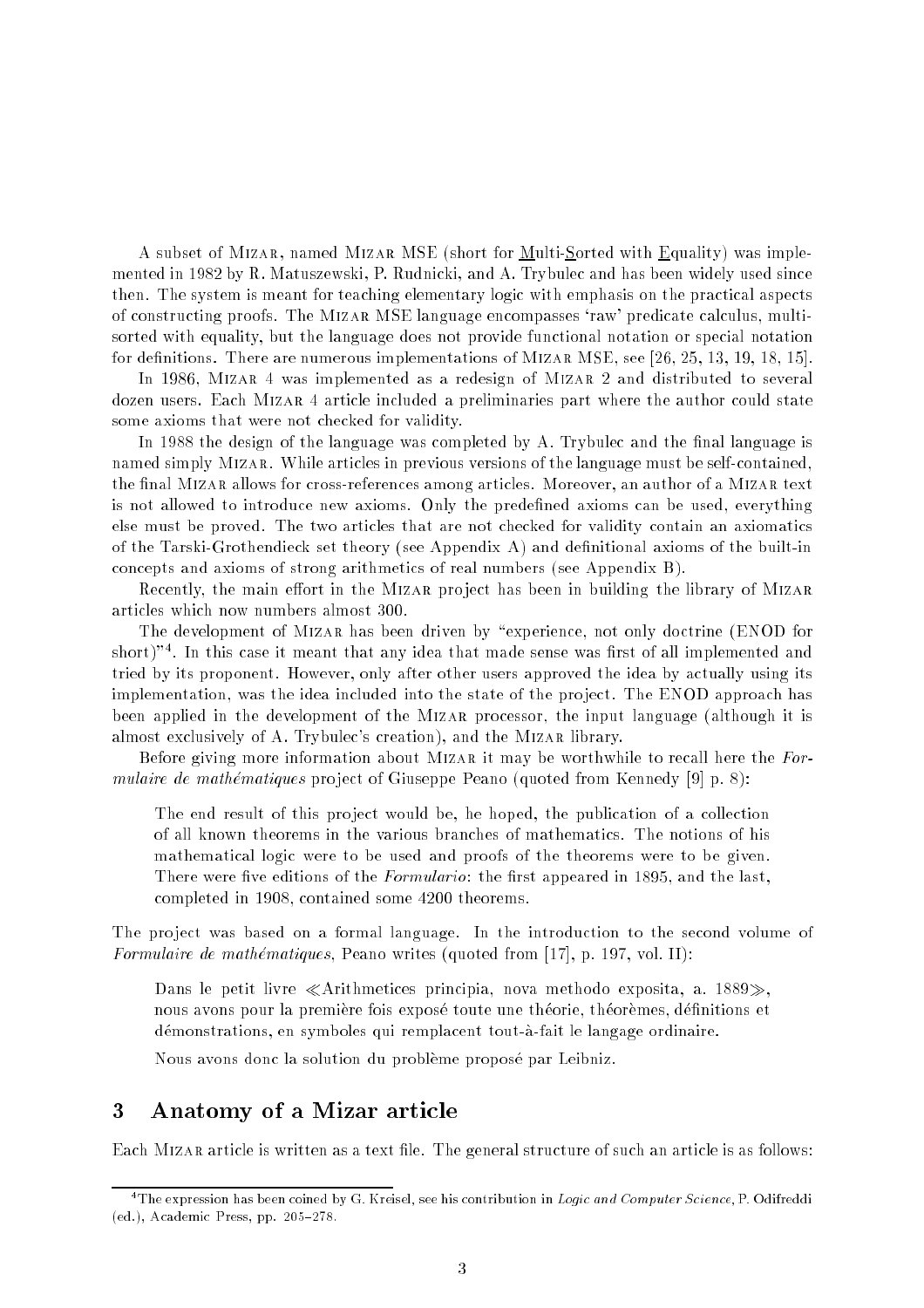```
environ
                  Environment directives
begin
                  Text-Proper Section
                  . . .
                  and a
begin
                  Text-Proper Section
```
The Text-Proper contains statements of facts with their proofs and definitions of new concepts with justication of their correctness. The Environment directives declare which items of the MIZAR library can be referenced from the Text-Proper. The directive

### vocabulary Vocabulary-File-Name;

adds the symbols introduced in the *Vocabulary-File-Name* to the article's lexicon. Vocabulary files introduce new symbols of MIZAR expression constructors. The vocabularies also indicate the binding strength of the introduced symbols for parsing purposes. The authors can use existing vocabularies (there are hundreds of symbols there) and also are free to create new ones. The lexical make-up of new symbols is governed by a small set of quite liberal rules. The authors can freely enhance the zoo of mathematical symbols with new symbols of their own design.

One vocabulary is automatically attached to every Mizar article. It introduces the following symbols: Element, Subset, DOMAIN, Real, Nat,  $\leftrightarrow$ ,  $\lt$ ,  $\in$ , and the like. The information pertaining to the usage of these symbols is built into the MIZAR processor, e.g.  $\in$  can be used as a binary, infix predicate symbol with both arguments expandable to type set. Similarly,  $\leq$ requires two arguments of type expandable to Element of Real.

Besides vocabularies, there are four kinds of data base directives:

signature Signature-File-Name; definitions  $Definitions$ -File-Name; theorems Theorems-File-Name; schemes Schemes-File-Name;

The directive signature informs the MIZAR processor that the article is permitted to use the notation (definienda) introduced in article Signature-File-Name.

Any article can define ways in which the symbols contained in vocabularies can be used to form Mizar expressions. Each of the Mizar expression constructors (functor, predicate, mode) can be syntactically defined in a number of formats. These constructors may take various numbers of arguments of various types, and in the case of functors they may return results of various types. This creates a complicated system of overloaded constructors. The information needed for parsing is kept in auxiliary files associated with every article and commonly referred to as the signature of the article.

The remaining three directives allow us to use definitions, theorems, and schemes that are defined or proved in another article.

The *Text-Proper* is a sequence of sections, each being a sequence of *Text-Item*. There are the the following kinds of items: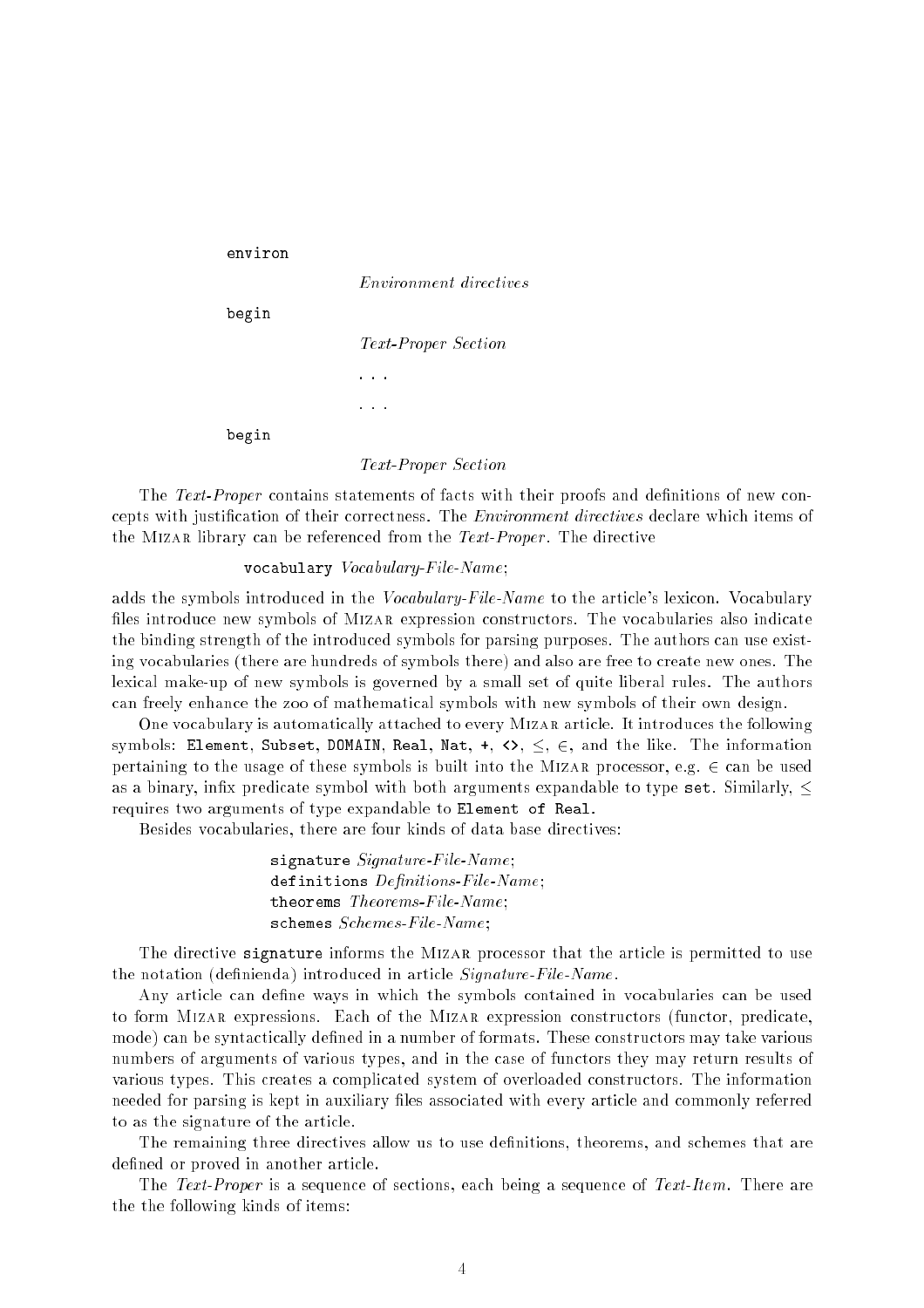- Reservation is used to reserve identiers for a type. If a variable has an identier reserved for a type, and no explicit type is stated for the variable, then the variable type defaults to the type for which its identifier was reserved.
- Denition-Block is used to dene (or redene) constructors of Mizar phrases: term constructors (functions), formula constructors (predicates), and type constructors (modes).
- Structure-Denition introduces new structures. A structure is an entity that consists of a number of fields that are accessed by selectors.
- Theorem announces a proposition that can be referenced from other articles.
- Scheme also announces a proposition, visible from outside. Second order terms can occur in scheme.
- Auxiliary-Item introduces ob jects that are local to the article in which they occur and are not exported to the library files (e.g. lemmas, definitions of local predicates).

The goal of writing an article is to prove some theorems and schemes or to define some new concepts such that they can be referenced by other authors. Before the theorems and definitions are included into the library they must be proved valid and correct.

## 4 The PC Mizar

PC MIZAR is a MIZAR processor implemented on IBM PCs under DOS by Cz. Byliński, A. Trybulet, and S. Zukowski, and now further developed by the mist two authors.

The central concept of MIZAR is a MIZAR *article*. Such an article can be viewed as an extremely detailed mathematical text written in a fixed formal notation, originally as a text file. There are rather few interesting things that one can prove in a short MIZAR article without making references to other articles. Usually, we base our work on the achievements of others.

The power of the MIZAR system is in its automatic processing of cross-references among articles contained in the Mizar library. In order to speed up the process of cross reference checking, some internal files, derived from the submitted articles, are maintained. These files (they are not meant to be read by humans) are created in the process of including an article into the Mizar library.

- signature in the form of the form of Mizar and the construction of Mizar phrases in the article give information necessary for parsing the constructor occurrences.
- de le store de le store the de de de de de de de le store de le de de de de de de de de de de deur de de de de stored in the signature file.
- theorems les stores the theorems proved in the article (without proofs).
- schemes le stores the schemes proved in the article (without proofs).

The MIZAR software is a collection of about 50 programs that process MIZAR articles.

 The verier must run in the appropriate environment with access to all the vocabulary and library files referenced in the given article. For efficiency reasons, each checked article obtains a dedicated environment (by a program called accommodator) in order to avoid too many references to different library files.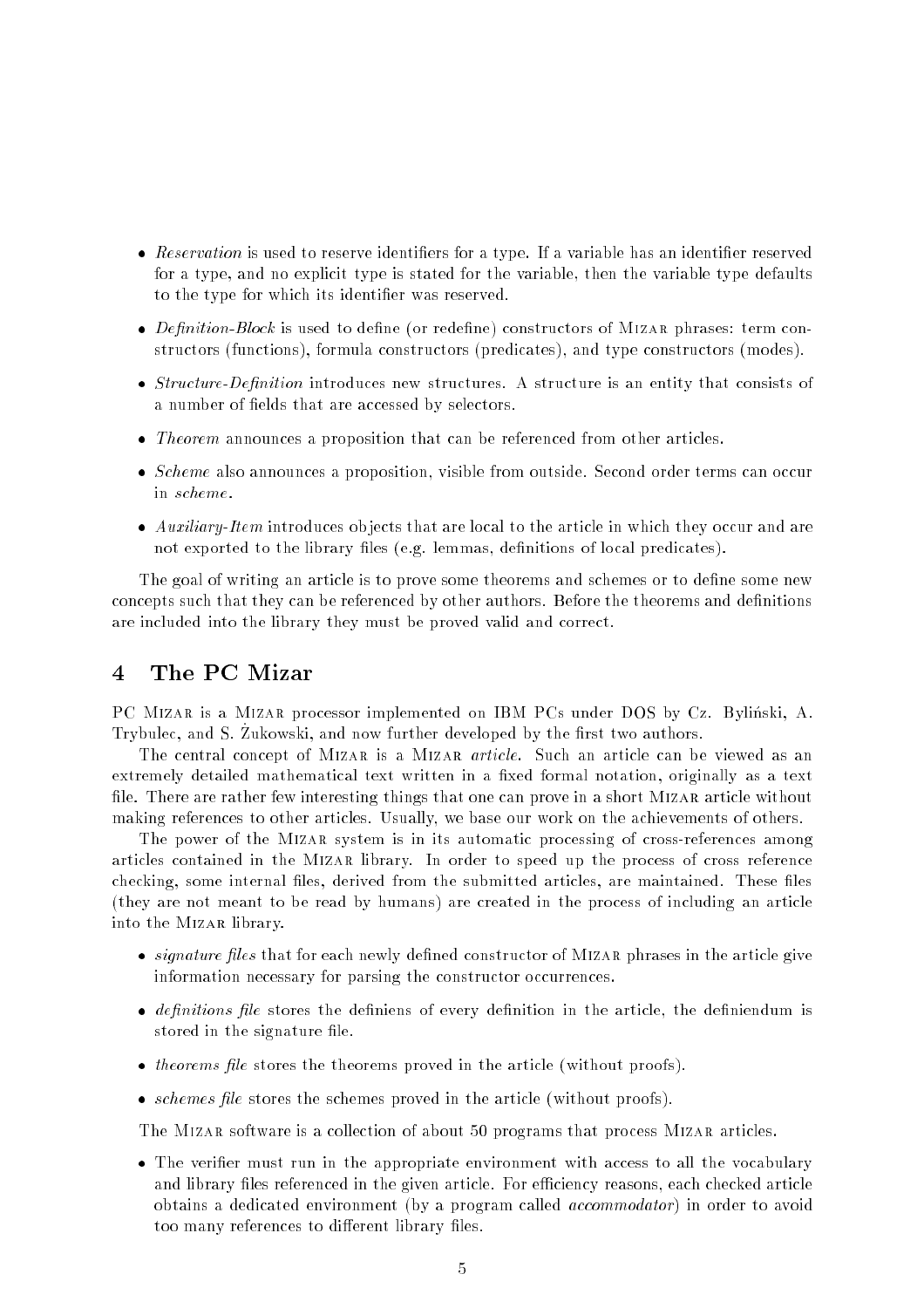- Parsing of Mizar texts is relatively complicated mainly because of the rich Mizar syntax, multi-way overloading of names, and new definitions or redefinitions of MIZAR phrase constructors and their priorities.
- Checking whether proofs are correctly structured requires some processing as Mizar permits a multitude of proof structures in the spirit of natural deduction proposed by Jaśkowski.
- 

 $premise_{\theta}$ ,  $premise_{\theta}$ ,  $\dots$ ,  $premise_{k}$   $\vdash$  conclusion

is transformed into the conjunction

premise<sub>0</sub> & premise<sub>1</sub> &  $\ldots$  & premise<sub>k</sub> & not conclusion.

If the checker finds the conjunction contradictory then the original inference is accepted. Unfortunately but inevitably, the checker sometimes does not accept an inference that is logically correct; to get the inference accepted one has to split it into a sequence of `smaller' ones, or possibly use a proof structure. The stress in the inference checker is on the processing speed, not power.

## 5 The Input Language

Experience has shown that people with even minimal mathematical training develop a good idea about the nature of the Mizar language just by browsing through a sample article. This is not a big surprise as one of the original goals of the project was to build an environment that mimics the traditional ways that mathematicians work. A sample Mizar article is presented in Appendix C.

Because of the richness of the Mizar grammar, even a sketchy presentation of it is far beyond the scope of this text.

#### 6 Mizar abstracts

The source texts of MIZAR articles tend to be lengthy as they contain complete proofs in a rather demanding formalism. New articles strongly depend on already existing ones. Therefore, there was a need to provide authors with a quick reference to the already collected articles. The solution was to automatically create an *abstract* for each MIZAR article. Such an abstract includes a presentation of all the items that can be referenced from other articles. The abstract of the article presented in Appendix C is contained in Appendix D. Therefore, there is no need to examine the entire article to make a reference to a single theorem.

To make the abstracts resemble a mathematical paper at least at the lexical level, they are automatically typeset using TFX. The TFXed MIZAR abstract from Appendix D is in Appendix E.

The typeset Mizar abstracts are periodically published<sup>5</sup> by Universite Catholique de Louvain as Formalized Mathematics (a computer assisted approach) with R. Matuszewski as editor.

<sup>5</sup> For more information write to: Fondation Philippe le Hodey, Mizar Users Group, Av. F. Roosevelt 134 (Bte7), 1050 Brussels, Belgium, fax +32 (2) 640 89 68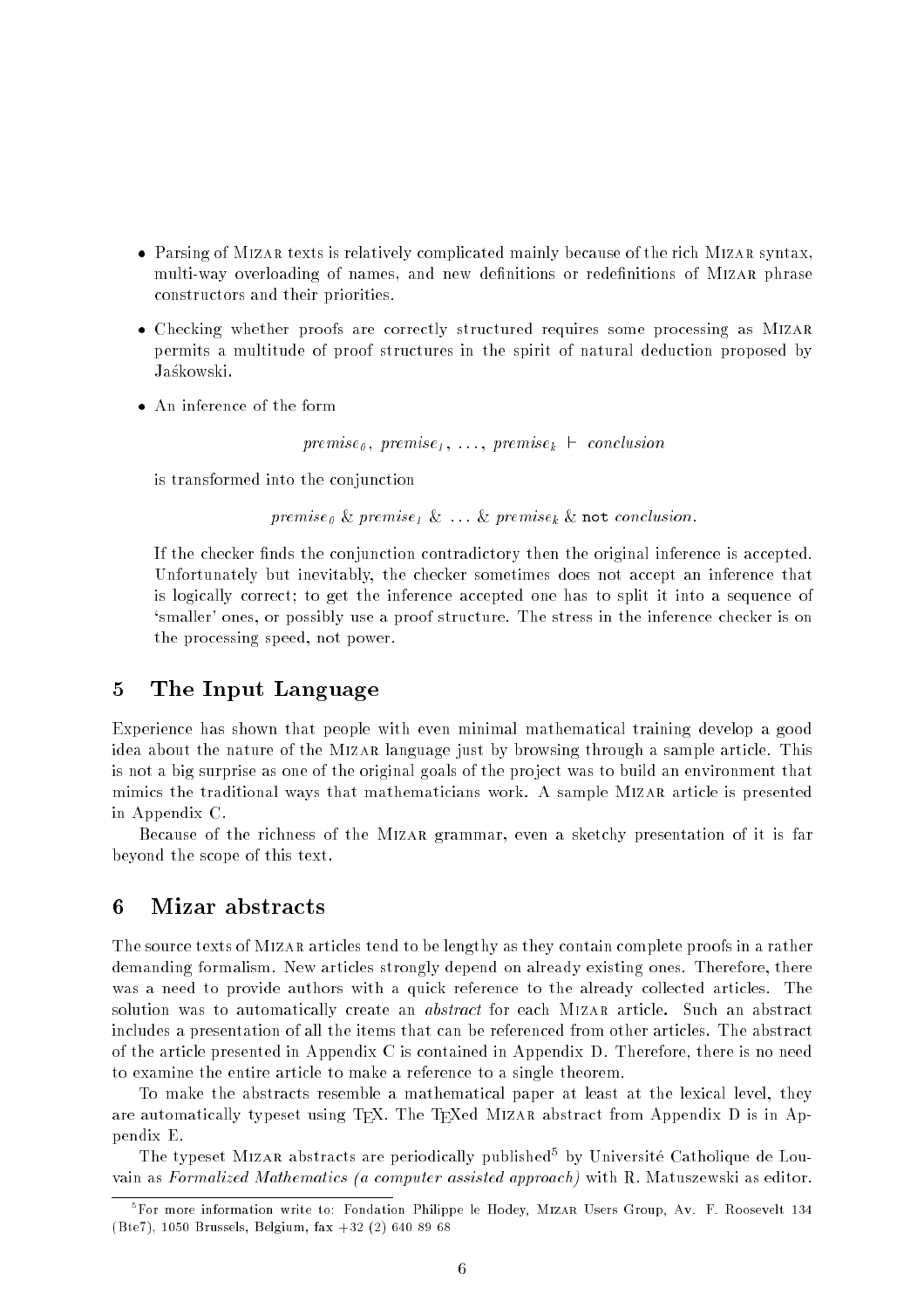#### $\overline{7}$ Main Mizar Library

At the beginning of 1989, the MIZAR group in Białystok started collecting MIZAR articles and organizing them into a library that is distributed to other Mizar users.

The person responsible for the library (E. Woronowicz) requires that authors of contributed articles supply an additional file that describes the bibliographic data such as title, authors names and affiliations, and a summary (in English). The bibliographic information is included at the beginning of each typeset abstract.

As of June 19, 1992, the library consisted of 279 Mizar articles authored by some 60 people. 214 theorem files that are referenced from other articles contained 5810 theorems; there were 109903 cross-references among articles. Totally there were about 15 MB of source text les with articles. Although the majority of articles have been authored by people from Białystok, many papers have been written by mathematicians from other universities in Poland, and there are articles written by foreign authors (Canada, Japan, Spain, USA).

The nature of the articles varies. Most of them are MIZAR translations of basic mathematics. Few of them contain new results. To get an idea about the contents of the library, look at Table 1 for a sample of article titles.

| No. | Name             | Inclusion date | Title                             | $\text{Author}(s)$  |
|-----|------------------|----------------|-----------------------------------|---------------------|
| 1   | <b>BOOLE</b>     | 6.I.1989       | <b>Boolean Properties of Sets</b> | Z. Trybulec and     |
|     |                  |                |                                   | H. Świę czkowska    |
| 17  | FUNCT_2          | 6.IV.1989      | Functions from a Set to           | Cz. Byliński        |
|     |                  |                | a Set                             |                     |
| 33. | WELLORD2         | 26.IV.1989     | Zermelo Theorem and               | G. Bancerek         |
|     |                  |                | Axiom of Choice                   |                     |
| 67  | FRAENKEL         | 7.II.1990      | <i>Function Domains and</i>       | A. Trybulec         |
|     |                  |                | Fraenkel Operator                 |                     |
| 106 | TRANSLAC         | 12 VI 1990     | Translations in Affine            | H. Oryszczyszyn and |
|     |                  |                | Planes                            | K. Prażmowski       |
| 185 | <b>MEASURE1</b>  | 15.X.1990      | The $\sigma$ -additive Measure    | J. Białas           |
|     |                  |                | Theory                            |                     |
| 231 | ALI <sub>2</sub> | 17.VII.1991    | Fix Point Theorem for             | A. de la Cruz       |
|     |                  |                | Compact Spaces                    |                     |
| 248 | HEINE            | 21.XI.1991     | Heine-Borel's Covering            | A. Darmochwał and   |
|     |                  |                | <i>Theorem</i>                    | Y. Nakamura         |
| 274 | MIDSP_3          | 28.V.1992      | Reper Algebras                    | M. Muzalewski       |

Table 1: Sample of titles from Mizar library.

The development of the Mizar library may be perceived as an experiment in the sociology of mathematics. The acceptance criteria are very liberal: every submitted paper that is accepted by the MIZAR processor is included into the library. There are some efforts towards having automated reviewers (that looks, for example, for repeated theorems or trivial ones). There is a collection of programs called enhancers and improvers that try to automatically meliorate the submitted articles. The melioration makes changes in the submitted articles, that is, replaces a proof by a one step inference referencing a number of propositions, or replaces a sequence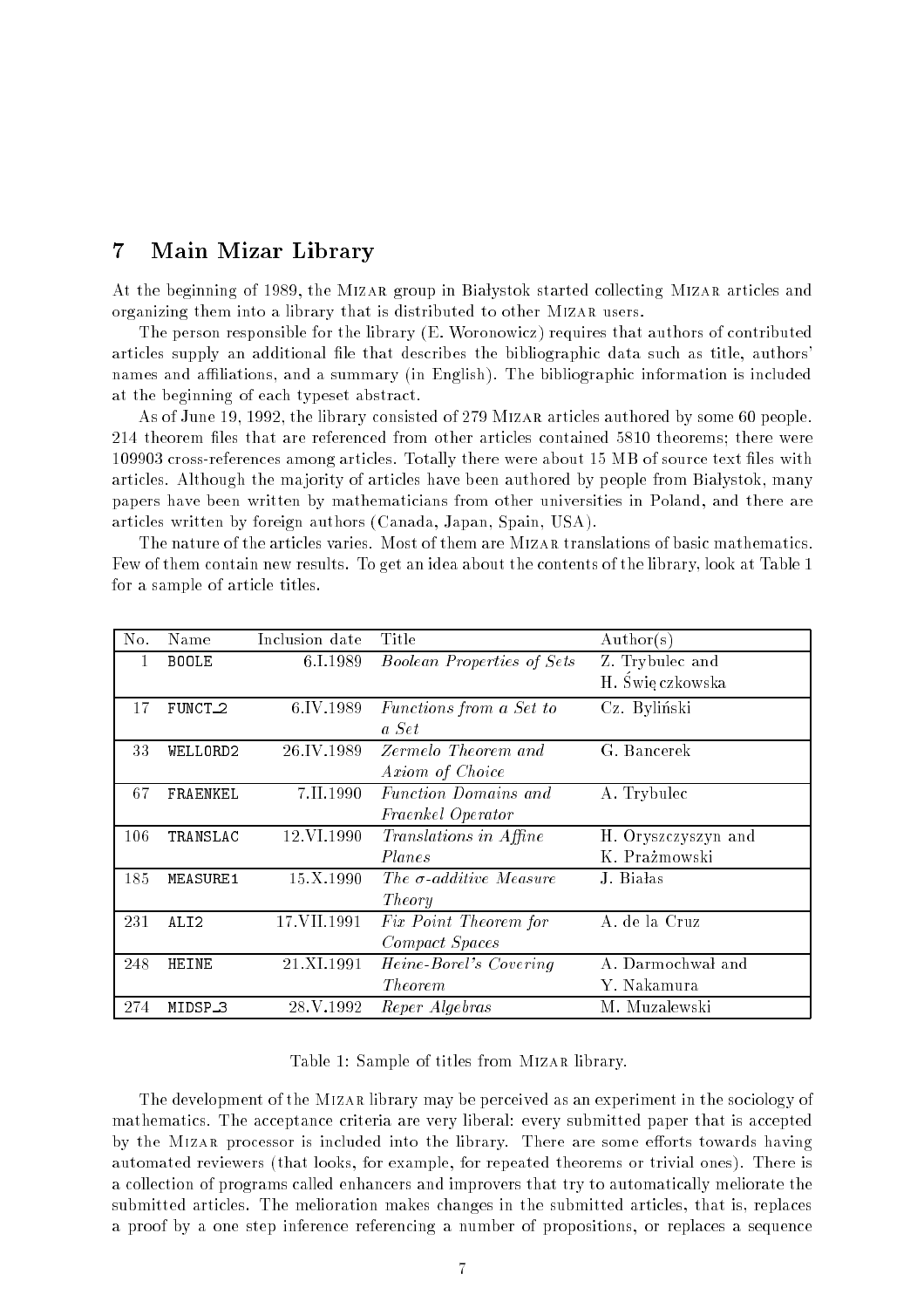of inferences by a single one, or removes references to the super
uous premises in an inference step.

As the Mizar system evolves, and this includes the input language, there is a need to rewrite pieces of the library articles to mirror the changes. To a large extent, this is done automatically. Sometimes, however, a manual intervention is required.

The people maintaining the library collect statistics about the references across articles. Consideration is given to whether or not the frequently quoted theorems or definition should be built into the MIZAR verifier. This was the fate of proposition TARSKI: 1 which stated that everything was a set, see Appendix A.

|      | No. of % of all Name  |                 | Statement of the theorem                                    |
|------|-----------------------|-----------------|-------------------------------------------------------------|
| ref. | ref.                  |                 |                                                             |
| 2347 | $2.1355\%$            | <b>BOOLE:11</b> | $x \in X \& X \subseteq Y$ implies $x \in Y$                |
|      | $1642 \quad 1.4940\%$ | BOOLE:9         | $x \in X \cap Y$ iff $x \in X$ & $x \in Y$                  |
| 1558 | $1.4176\%$            | TARSKI:3        | $X = \{y\}$ iff for x holds $x \in X$ iff $x = y$           |
| 1349 | $1.2274\%$            | BOOLE:8         | $x \in X \cup Y$ iff $x \in X$ or $x \in Y$                 |
| 1252 | $1.1392\%$            | BOOLE:def 1     | $\overline{Z} = \emptyset$ iff not ex x st $x \in Z$        |
| 1242 | $1.1301\%$            | <b>BOOLE:29</b> | $X \subseteq Y \& Y \subseteq Z$ implies $X \subseteq Z$    |
| 964  | $0.8771\%$            | $FINSEQ_1:13$   | $k = len p$ iff Seg $k = dom p$                             |
| 922  | $0.8389\%$            | <b>BOOLE:64</b> | $(X\cup Y)\cup Z = X\cup (Y\cup Z)$                         |
| 848  | $0.7716\%$            | BOOLE:5         | $X \subseteq Y$ iff for x holds $x \in X$ implies $x \in Y$ |
| 792  | $0.7206\%$            | AXIOMS:2        | X is Subset of Y iff $X \subset Y$                          |

Table 2 contains the list of the 10 most frequently quoted theorems.

Table 2: Top 10 theorems of Mizar library.

#### $\mathbf{8}$ The future

The MIZAR language: The logical level of the language has long been fixed. It is the type hierarchy that fuels all the changes. Recently, the development has focused on introducing a mechanism for deriving Mizar structures in the spirit of the ob ject-oriented approach, and on deriving new Mizar modes by adding attributes to existing ones. Both proposed derivation techniques result in Boolean algebras of structures and sets of attributes, respectively. According to A. Trybulec both these changes will have a dramatic impact on the style of doing mathematics in Mizar.

The language still lacks some polymorphic or generic facilities such that one has to prove analogous facts twice, for example, about lower and upper semilattices.

Translations: It is planned to implement the mechanical translation of Mizar texts into other existing systems for doing mathematics, and vice versa. However, H. Barendregt's optimism on the time frame required for such a work is not commonly shared.

**Large data base:** A large data base would require a major effort from numerous parties and the administrative problems of such an enterprise should not be neglected. It is estimated that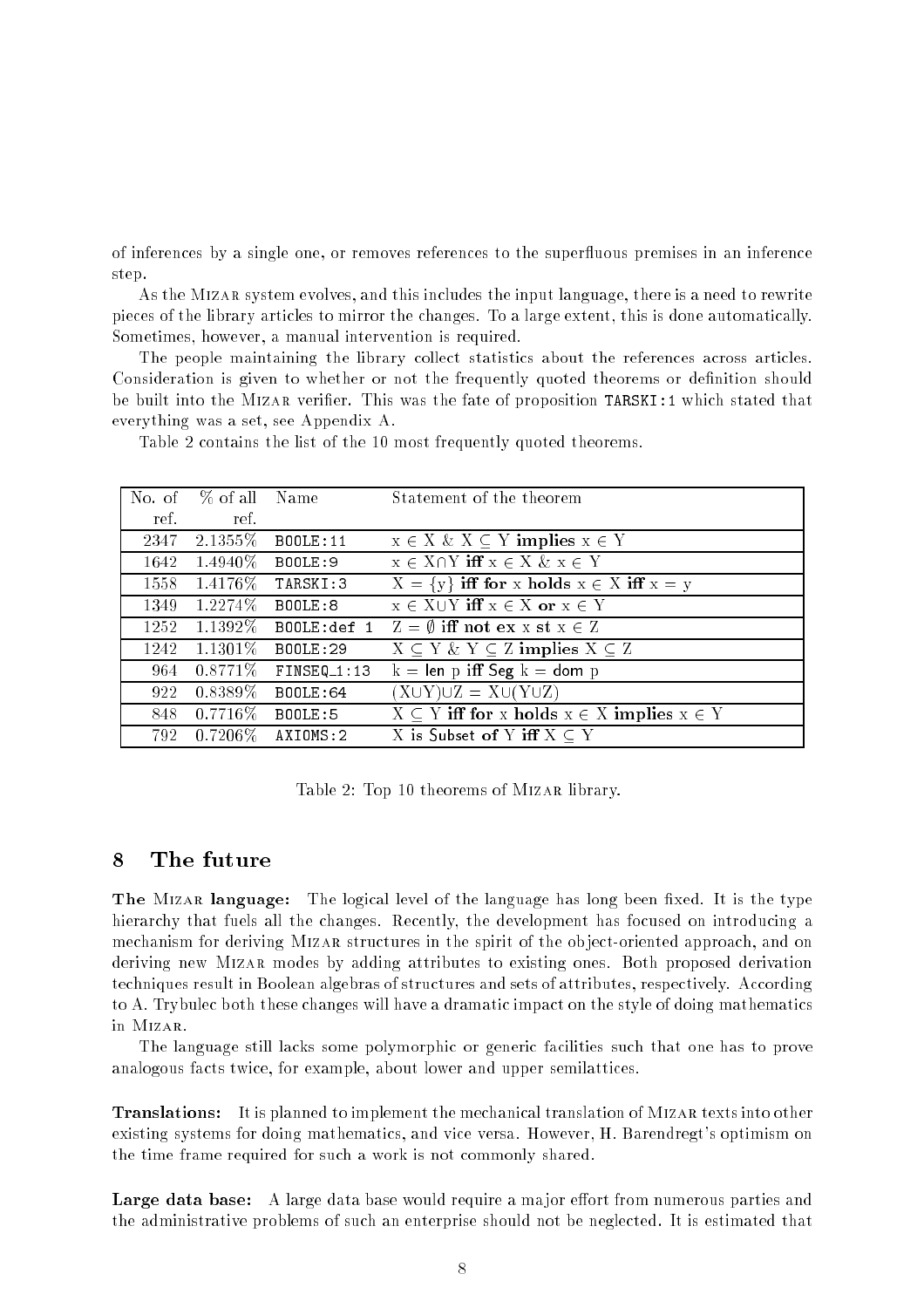maintenance of a data base 10 times bigger than the current state (i.e. with about 3000 articles by several hundred authors) could stabilize a number of issues whose current solutions tend to be unstable.

**Presentation:** The usefulness of *Formalized Mathematics* containing typeset abstracts instigated some thoughts on typesetting entire Mizar articles. Similarly, a need arises to develop some automated techniques for extracting topical monographs from the Mizar library.

Accommodator: The process of preparing a local environment for checking a single article awaits a better solution. The problem here is similar to linking a newly written program with library modules, known to be a challenge in software engineering. An accommodator is expected to speed up the process of checking articles by cutting off the complex data base interaction at a certain level.

Neglected issues: There are some aspects of the Mizar system that draw immediate criticism. To name a few: restriction to IBM PC and compatibles; poor user interface restricted to the text editor level; only textual searches of the data base; weak inference checker. All of them have been recognized as problems to work on but were perceived as second priority issues. Eventually, they have to be addressed.

**Hibernation:** Freezing the changes in the input language and in the MIZAR processor has been a goal for quite a while, yet it seems to move away like the horizon when you try to approach it.

# 9 How to learn Mizar?

The Mizar language, its processor, and the organization of the Mizar library evolve, and therefore there is not much in the way of written documentation, see [1].

In the face of documentation shortages the best way to learn MIZAR is to spend approximately four weeks in Biafstokf and co-author a Mizar article with a native user of the system. However, numerous cases are known of Mizar users who that advanced their knowledge of the system by studying the existing texts (and there are 15MB of these).

### Acknowledgements

I am indebted to all members of the Mizar development group (which I was a member of years ago) and to all the authors of articles in Mizar Library. Special thanks are to Andrzej Trybulec, Roman Matuszewski, Czesław Byliński, Edmund Woronowicz, Grzegorz Bancerek, and Zbigniew Karno.

This "commercial" has been written with the hope that their work meets with the recognition it deserves.

<sup>&</sup>quot;Other places include: Łodz and Rzeszow in Poland, Madrid in Spain, and Nagano in Japan.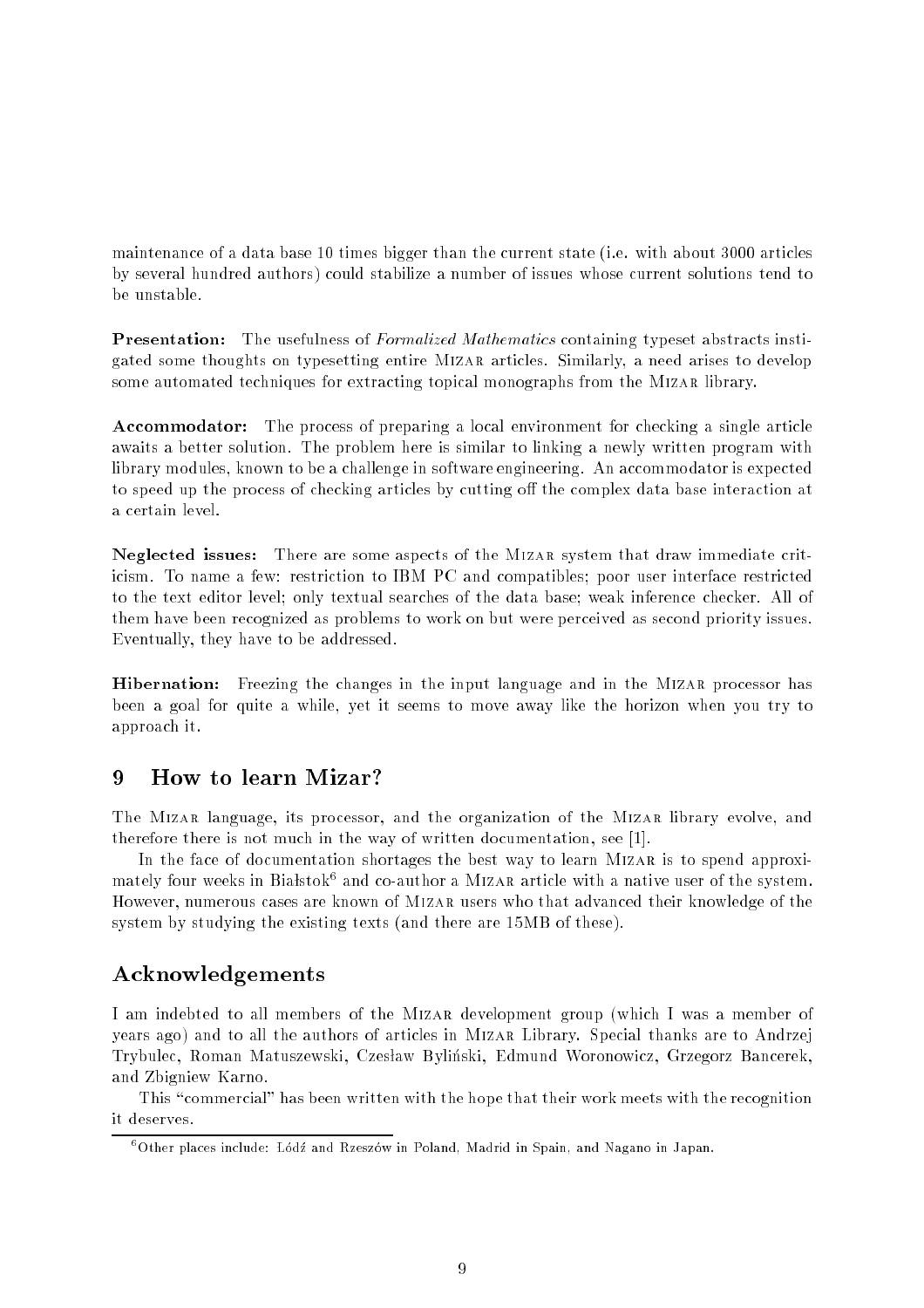## References

- [1] Ewa Bonarska. An Introduction to PC Mizar. Mizar Users Group. Fondation Philippe le Hodey, Brussels, 1990.
- [2] R. S. Boyer and J. S. Moore. A Computational Logic Handbook. Academic Press, 1988.
- [3] R.L. Constable et al. Implementing Mathematics with the Nuprl Proof Development System. Prentice-Hall, 1986.
- [4] N. G. de Bruijn. A survey of the project AUTOMATH. In J. P. Seldin and Hindley J. R. editors, Essays in Combinatory Logic, Lambda Calculus, and Formalism, pages 589-606. Academic Press, 1980.
- [5] Andrzej Grzegorczyk. Zarys arytmetyki teoretycznej. PWN Warszawa, 1971.
- [6] G. Huet and G. Plotkin, editors. Proceedings of the 1st Workshop on Logical Frameworks. ESPRIT BRA 3245, 1990. Anonymous ftp: nuri.inria.fr.
- [7] G. Huet and G. Plotkin, editors. Proceedings of the 2nd Workshop on Logical Frameworks. ESPRIT BRA 3245, 1991. Anonymous ftp: colonsay.dcs.ed.ac.uk.
- [8] S. Jaskowski. On the rules of supposition in formal logic. Studia Logica, 1, 1934.
- [9] H. C. Kennedy, editor. Selected works of Giuseppe Peano. University of Toronto Press, 1973.
- [10] J. Ketonen. EKL—a mathematically oriented proof checker. In *Proceedings of 7th Int.* Conf. on Automated Deduction, pages  $65-79$ , Napa, CA, May 1984.
- [11] D. A. McAllester. Ontic. The MIT Press, 1989.
- [12] S. McCall, editor. *Polish Logic in 1920–1939*. Clarendon Press, Oxford, 1967.
- [13] M. Mostowski and Z. Trybulec. A certain experimental computer aided course of logic in Poland. In Proceedings of World Conference on Computers in Education, Norfolk, VA, 1985.
- [14] Y. Nakamura. A language for description of mathematics—THEAX. Technical report, Shinshu University FIE, Nagano City, Japan, 1985. In Japanese.
- [15] S. Nieva Soto. The Reasoner of MIZAR/LOG. Computerized Logic Teaching Bulletin,  $2(1):22{-}35$ , March 1989.
- [16] K. Ono. On a practical way of describing formal deductions. Nagoya Mathematical Journal, 21, 1962.
- [17] Giuseppe Peano. Opere Scelte. Edizioni Cremonese, Roma, 1958.
- [18] K. Prazmowski, P. Rudnicki, et al. Mizar-MSE Primer and User Guide. TR 88-9, The University of Alberta, Department of Computing Science, Edmonton, 1988.
- [19] P. Rudnicki. Obvious inferences. Journal of Automated reasoning, 3:383-393, 1987.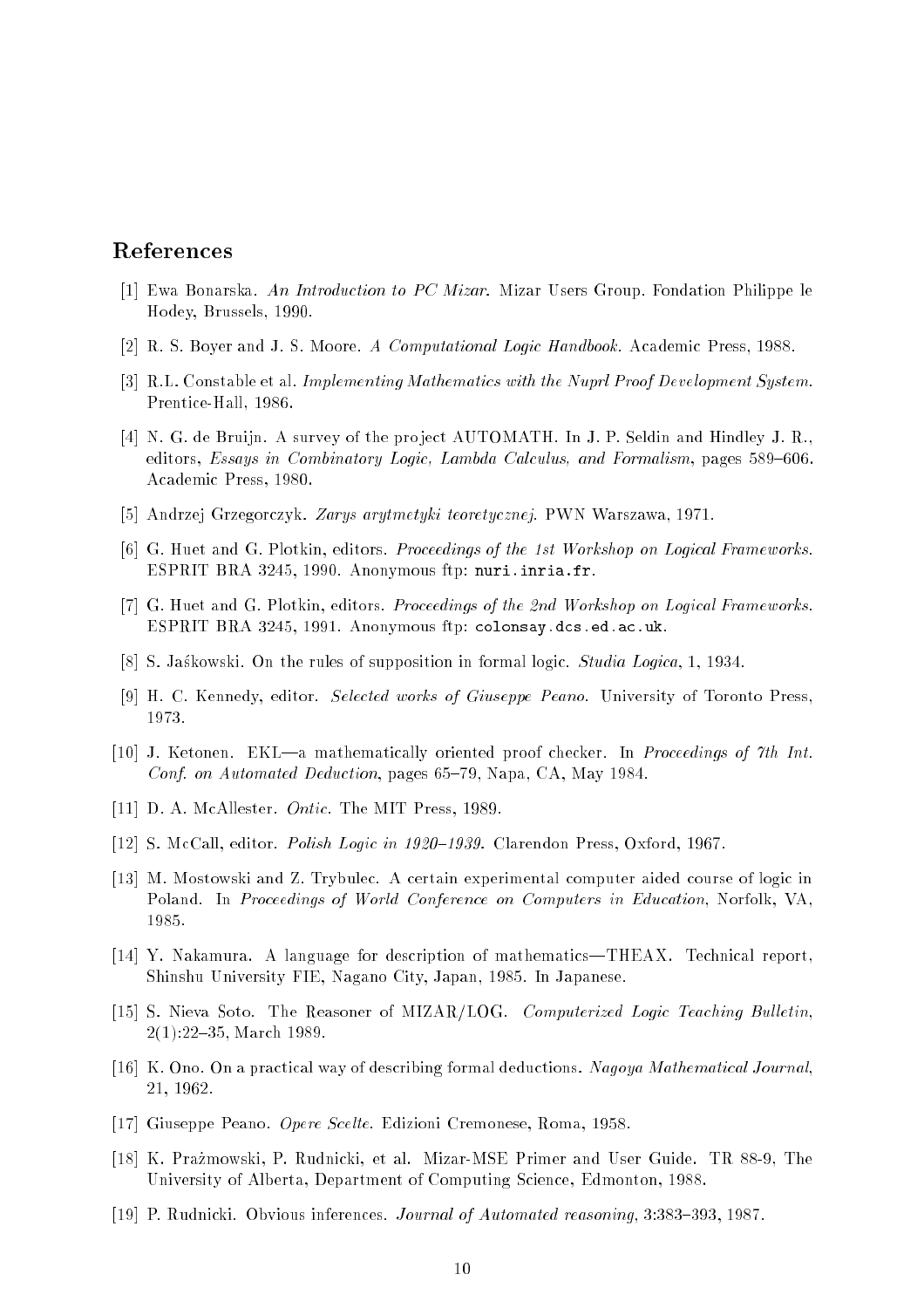- [20] P. Rudnicki. What should be proved and tested symbolically in formal specications? In 4th IEEE International Workshop on Software Specification and Design, pages  $190-195$ , Monterey, Ca., 1987.
- [21] P. Rudnicki and W. Drabent. Proving properties of Pascal programs in MIZAR 2. Acta  $Information, 22:311–331, 1985. Erratum pp. 699–707.$
- [22] R.L. Smith et al. Computer-assisted axiomatic mathematics: Informal rigor. In O. Lecarme and R. Lewis, editors, Computers in Education, pages 803-809. North Holland, 1975.
- [23] Alfred Tarski. Uber unerreichbare Kardinalzahlen. Fundamenta Mathematicae, 30:68-89, 1938.
- [24] Alfred Tarski. On well-ordered subsets of any set. Fundamenta Mathematicae,  $32:176{-}183$ , 1939.
- [25] A. Trybulec and H. Blair. Computer aided reasoning. In R. Parikh, editor, Logic of Programs, LNCS 193. Springer Verlag, 1985.
- [26] A. Trybulec and H. Blair. Computer assisted reasoning with Mizar. In Proceedings of the 9th IJCAI, pages 26-28, Los Angeles, Ca., 1985.
- [27] Andrzej Trybulec. Tarski Grothendieck Set Theory. Formalized Mathematics, 1:9-11, 1990.
- [28] L. S. van Benthem Jutting. The development of a text in AUT-QE. In Proceedings of APLASM'73, Symposium d'Orsay sur la Manipulation des Symboles at d'Utilisation d'APL, Universite Paris XI, 1973.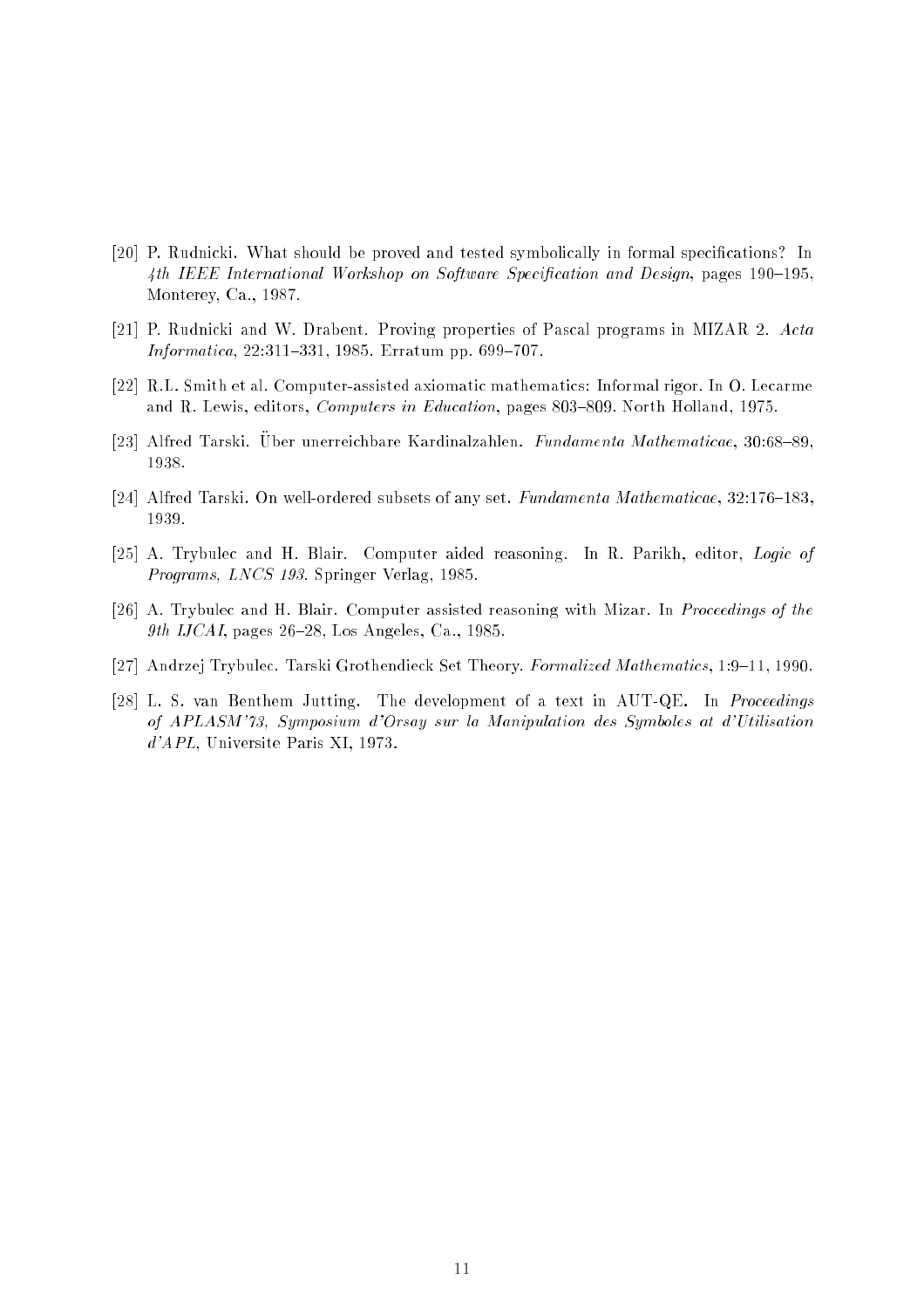#### $\mathbf{A}$ Tarski Grothendieck Set Theory

The following is the abstract and the actual article on which the Mizar library is built. For obvious reasons the article has not been checked for validity. Unfortunately for the international audience the comments in text are mainly in Polish. First, the English summary provided by A. Trybulec (author).

This is the first part of the axiomatics of the Mizar system. It includes the axioms of the Tarski Grothendieck set theory. They are: the axiom stating that everything is a set, the extensionality axiom, the definitional axiom of the singleton, the definitional axiom of the pair, the definitional axiom of the union of a family of sets, the definitional axiom of the boolean (the power set) of a set, the regularity axiom, the definitional axiom of the ordered pair, the Tarski's axiom A introduced in [23] (see also  $[24]$ ), and the Frænkel scheme. Also, the definition of equinumerosity is introduced.

```
environ vocabulary EQUI REL, BOOLE, FAM OP;
  :: Andrzej Trybulec
  :: Teoria mnogosci Tarskiego Grothendiecka
begin
reserve x,y,z,u for Any,
         N,M, X,Y,Z for set;
:: axiom Tarski:1 ---- wszystko jest zbiorem
                      canceled; :: as obvious: x is set;
axiom :: Tarski:2 ---- ekstensjonalnosc zbiorow
                      (for x holds x \in X iff x \in Y) implies X = Y;
 :: Singletony i pary
                     definition
                       let y; func \{ y \} \rightarrow set means
:: TARSKI: def 1
                         x \in \text{it iff } x = y;let z; func \{ y, z \} \rightarrow set means
:: TARSKI: def 2
                         x \in \text{it iff } x = y \text{ or } x = z;end:
                      end;
axiom :: Tarski:3 ---- definicja singletonu
                     X = \{ y \} iff for x holds x \in X iff x = y;
axiom :: Tarski:4 ---- definicja pary nieuporzadkowanej
                     X = \{ y, z \} iff for x holds x \in X iff x = y or x = z;
                      definition let X,Y;
                      pred X c= Y means
:: TARSKI: def 3
                       x \in X implies x \in Y;
                       reflexivity;
                      end;
                      definition let X;
                         func union X -> set means
:: TARSKI: def 4
                          x \in \text{it iff } \text{ex } Y \text{ st } x \in Y \text{ } \& \text{ } Y \in X;end;
axiom :: Tarski:5 ---- definicja unii rodziny zbiorow
                      X = union Y iff for x holds x \in X iff ex Z st x \in Z & Z \in Y;
axiom :: Tarski:6
                          ---- definicja zbioru potegowego
                     X = \text{bool } Y iff for Z holds Z \in X iff Z c= Y;
```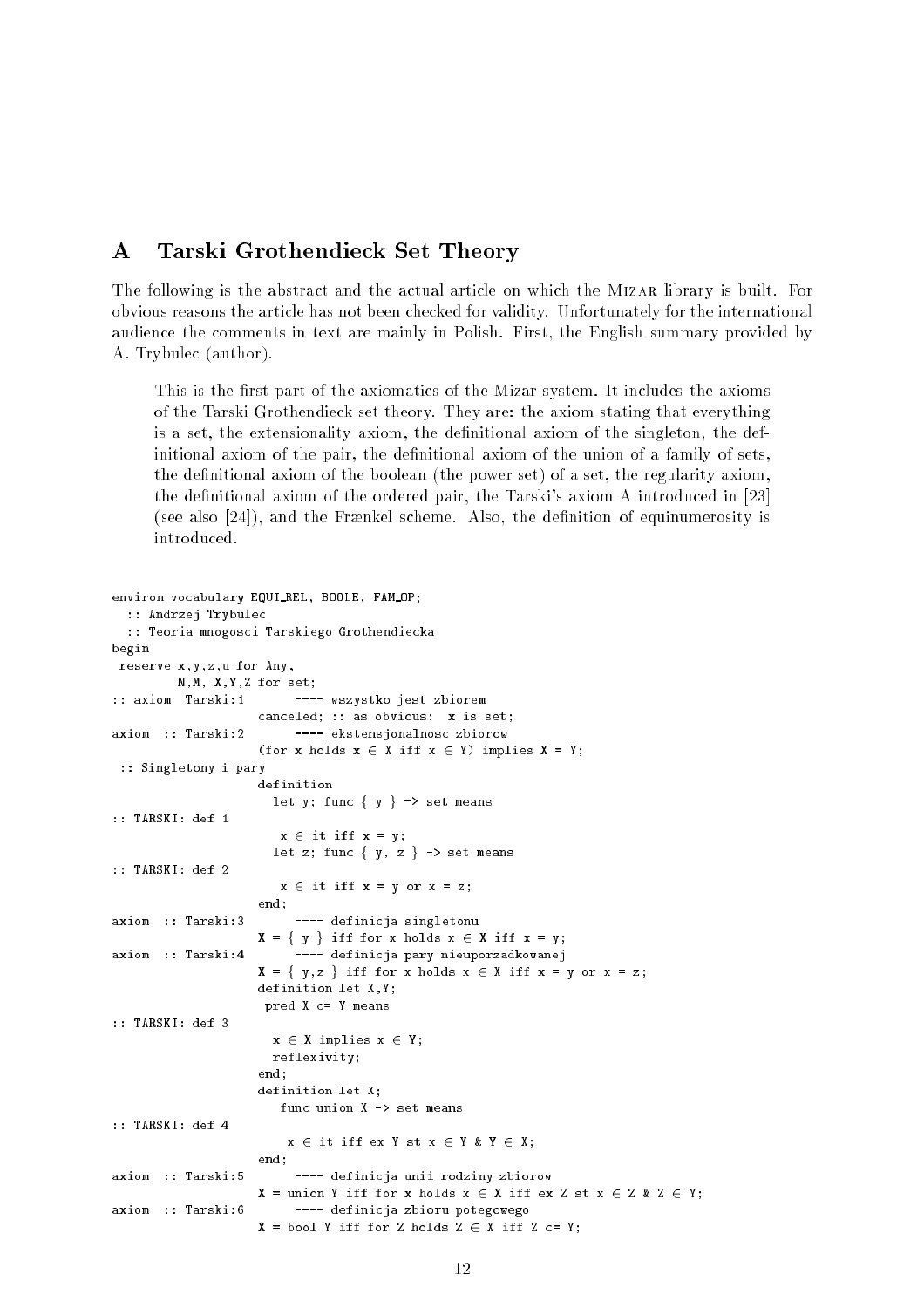```
axiom :: Tarski:7 ---- aksjomat regularnosci
                     x \in X implies ex Y st Y \in X & not ex x st x \in X & x \in Y;
 scheme Fraenkel \{ A() \rightarrow set, P[Any, Any] \}:
  ex X st for x holds x \in X iff ex y st y \in A() & P[y,x]
  provided for x,y,z st P[x,y] & P[x,z] holds y = z;
                     definition let x,y;
                      func [x,y] means
:: TARSKI: def 5
                      it = { { x, y }, { x } };
                     end;
axiom :: Tarski:8 ---- definicja pary uporzadkowanej
                     [x, y] = \{ \{ x, y \}, \{ x \} \};definition let X,Y;
                      pred X \approx Y means
:: TARSKI: def 6
                       ex Z st
                              (for x \text{ st } x \in X \text{ ex } y \text{ st } y \in Y \text{ } k [x, y] \in Z) &
                              (for y st y \in Y ex x st x \in X & [x,y] \in Z) &
                             for x,y,z,u st [x,y] \in Z \& [z,u] \in Z holds x = z iff y = u;
                     end;
:: Alfred Tarski
:: Ueber unerreichbare Kardinalzahlen,
:: Fundamenta Mathematicae, vol.30 (1938), pp.68-69
:: Axiom A. (Axiom der unerreichbaren Mengen). Zu jeder Menge N gibt es
:: eine Menge M mit folgenden Eigenschaften :
:: A1. N \in M;
:: A2. ist X \in M und Y c= X, so ist Y \in M;
:: A3. ist X 2 M und ist Z die Menge, die alle Mengen Y c= X und keine
:: andere Dinge als Element enthaelt, so, ist z \in M;
:: A4. ist X c= M und sind dabei die Menge X und M nicht gleichmaechtig,
:: so ist X \in M.
:: takze
:: Alfred Tarski
:: On Well-ordered Subsets of any Set,
:: Fundamenta Mathematicae, vol.32 (1939), pp.176-183
:: A. For every set N there exists a system M of sets which satisfies
:: the following conditions :
:: (i) N \in M:: (ii) if X \in M and Y c= X, then Y \in M:: (iii) if X \in M and Z is the system of all subsets of X, then Z \in M:: (iv) if X c = M and X and M do not have the same potency, then X \in M.
axiom :: Tarski:9
                       ex M st N \in M &
                         (for X, Y holds X \in M & Y c= X implies Y \in M) &
                          (for X holds X \in M implies bool X \in M) &
                          (for X holds X c= M implies X \approx M or X \in M);
```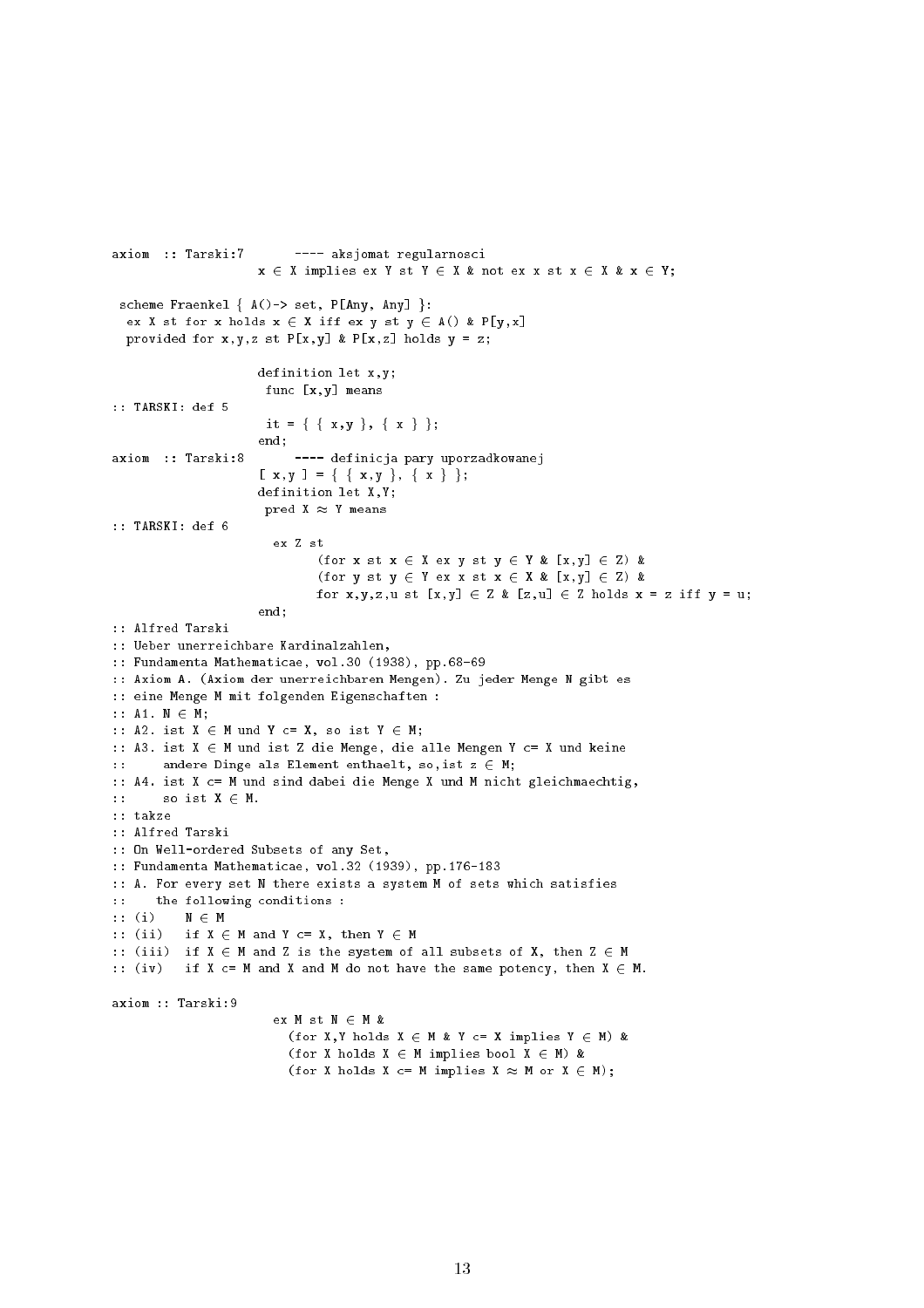#### <sub>B</sub> B Built-in Concepts

The English summary provided by A. Trybulec (author):

This abstract contains the second part of the axiomatics of the Mizar system (the first part is in abstract  $[27]$ . The axioms listed here characterize the Mizar built-in concepts that are automatically attached to every Mizar article. We give definitional axioms of the following concepts: element, subset, Cartesian product, domain (nonempty subset), subdomain (non empty-subset of a domain), set domain (domain consisting of sets). Axioms of strong arithmetics of real numbers are also included.

Numerous axioms that were needed some time ago have been cancelled; they have been built into the processor and they are now obvious to the verier. The trace of them is required to properly process older articles that made references to the axioms.

Polish comments have been deleted from the text.

```
:: Andrzej Trybulec
```

```
environ
vocabulary Boole; signature Tarski;
begin
 reserve x,y,z for Any,
         X,X1,X2,X3,X4,Y for set;
:: axiom AXIOMS:1 (ex x st x \in X) implies (x is Element of X iff x \in X);
                  canceled; :: as obvious
axiom :: AXIOMS:2
                  X is Subset of Y iff X c= Y;
axiom :: AXIOMS:3
                  z \in [X,Y:] iff ex x,y st x \in X & y \in Y & z = [x,y];
axiom :: AXIOMS:4
                  X is non-empty implies ex x st x \in X;
axiom :: AXIOMS:5
                  [: X1, X2, X3 :] = [.:X1, X2:], X3:];axiom :: AXIOMS:6
                  [: X1, X2, X3, X4 :] = [.X1, X2, X3 :], X4 :]reserve D1,D2,D3,D4 for non-empty set;
:: axiom AXIOMS:7 for X being Element of [: D1,D2 :] holds X is TUPLE of D1, D2;
                  canceled; :: as obvious
:: axiom AXIOMS:8 for X being Element of [: D1,D2,D3 :] holds X is TUPLE of D1, D2, D3;
                  canceled; :: as obvious
:: axiom AXIOMS:9 for X being Element of [: D1,D2,D3,D4 :] holds X is TUPLE of D1, D2, D3, D4;
                  canceled; :: as obvious
reserve D for non-empty set;
axiom :: AXIOMS:10
                  D1 is non-empty Subset of D2 iff D1 c= D2;
:: axiom AXIOMS:11 D is SET DOMAIN;
                  canceled; :: as obvious
reserve x,y,z for Element of REAL;
axiom :: AXIOMS:12
                  x + y = y + x;
axiom :: AXIOMS:13
                  x + (y + z) = (x + y) + z;axiom :: AXIOMS:14
                  x + 0 = x;axiom :: AXIOMS:15
```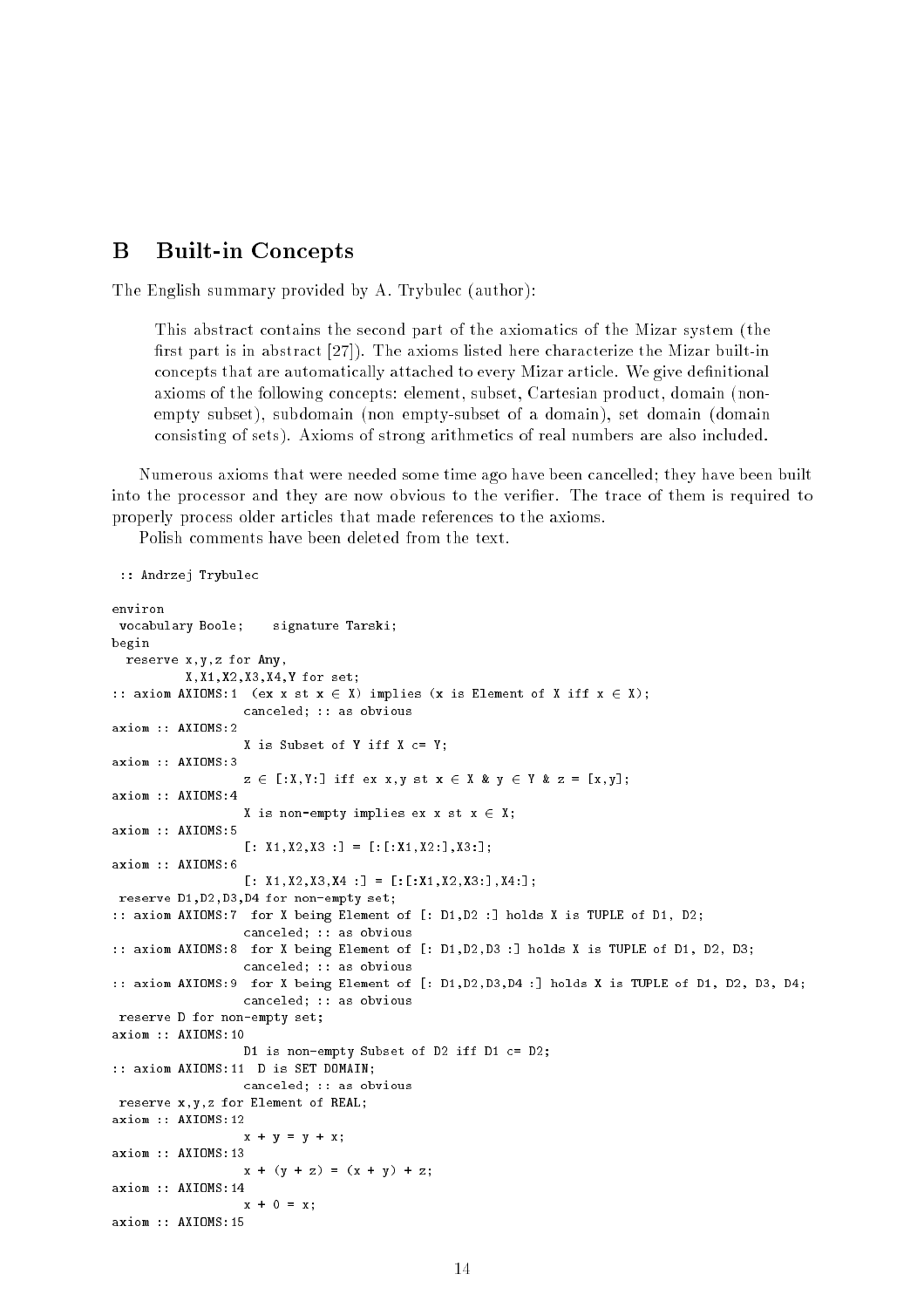```
x - y = y - x;axiom :: AXIOMS:16
                    x \cdot (y \cdot z) = (x \cdot y) \cdot z;axiom :: AXIOMS:17
                    x + 1 = x;axiom :: AXIOMS:18
                    x \cdot (y + z) = x \cdot y + x \cdot z;axiom :: AXIOMS:19
                     ex y st x + y = 0;
axiom :: AXIOMS:20
                    x \leftrightarrow 0 implies ex y st x \cdot y = 1;
axiom :: AXIOMS:21
                    x \leq y & y \leq x implies x = y;
axiom :: AXIOMS:22
                    x \leq y \; \& \; y \leq z \; \text{implies} \; x \leq z;axiom :: AXIOMS:23
                    x \leq y or y \leq x;
axiom :: AXIOMS:24
                    x \leq y implies x + z \leq y + z;
axiom :: AXIOMS:25
                    x \leq y & 0 \leq z implies x \cdot z \leq y \cdot z;
axiom :: AXIOMS:26
                    for X,Y being Subset of REAL st
                      (ex x st x \in X) & (ex x st x \in Y) &
                      for x, y st x \in X & y \in Y holds x \le yex z st
                      for x, y st x \in X & y \in Y holds x \le z & z \le y;
:: axiom AXIOMS:27 x is Real;
                     canceled; :: as obvious
axiom :: AXIOMS:28
                    x \in \text{MAT implies } x + 1 \in \text{NAT};axiom :: AXIOMS:29
                    for A being set of Real
                       st 0 \in A & for x st x \in A holds x + 1 \in A holds NAT c= A;
reserve i,j,k for Nat;
axiom :: AXIOMS:30
                   k = \{ i: i < k \};
```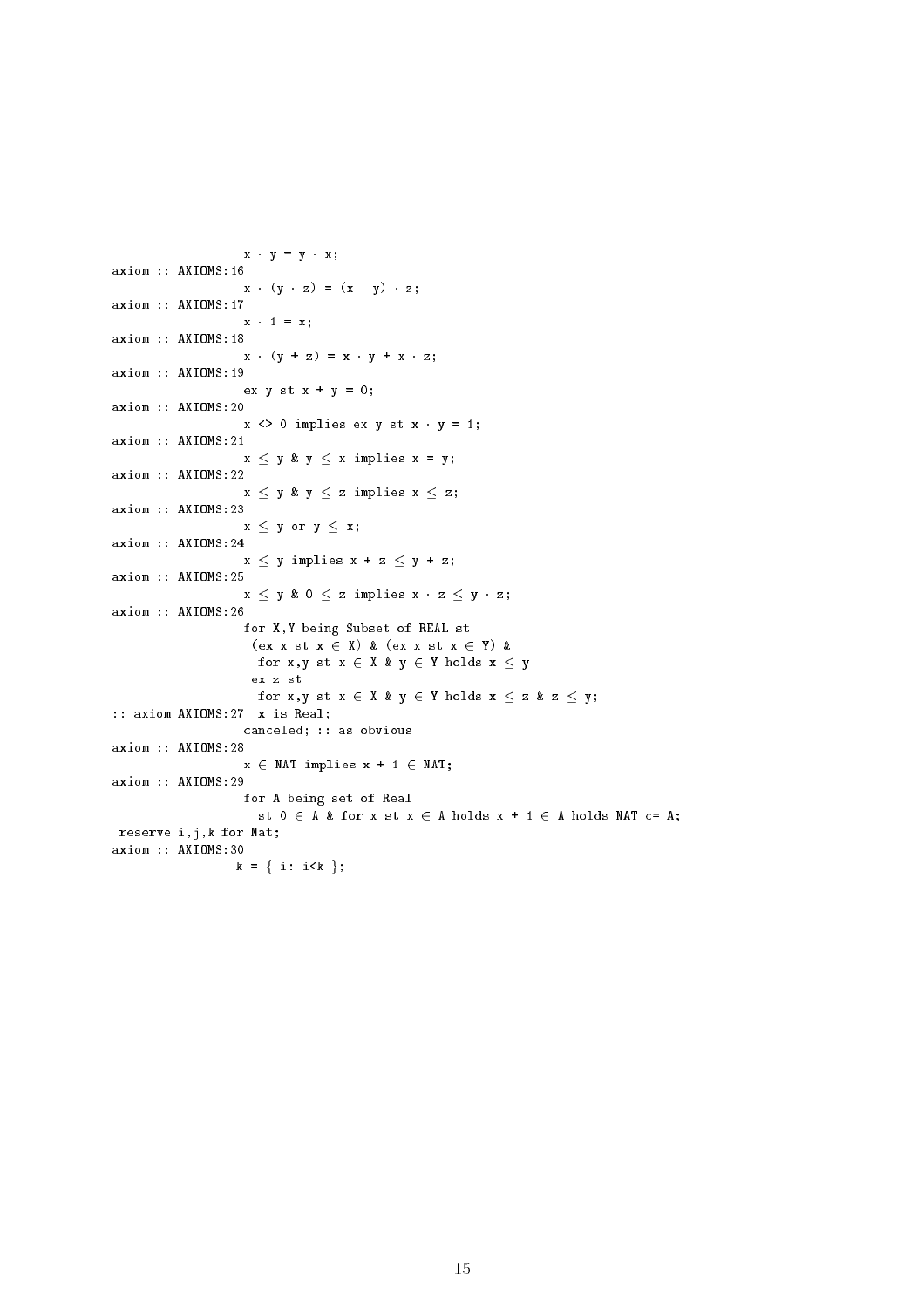#### $\mathbf C$ A Mizar article

:: Alicia de la Cruz

The following is the text of an article from the Main Mizar Library. This article is unusual—it is shortest in the library. In order to decrease the number of text lines and with hope of improving readability I have manipulated the white space of the original submission. The characters of extended ASCII have been replaced by some symbols available in  $\text{IATF}_{\text{A}}X$ . The MIZAR processor restricts the length of input lines to 80 characters. The text below violates this restriction for presentation purposes.

```
:: Fix Point Theorem for Compact Spaces
environ
vocabulary METRYKA, SFAMILY, POWER1, FINITE, SEQ1, SEQ2, SEQM, SUB OP, REAL 1,
              TOPCON, PCOMPS, FUNC, TOP2, FAM OP, BOOLE, FINITER2, ALI2, FUNC REL;
 signature FINSET_1, METRIC_1, FUNCT_1, FUNCT_2, PRE_TOPC, POWER, BOOLE, FUNCOP_1,
            TARSKI, COMPTS_1, PCOMPS_1, SETFAM_1, TOPS_1, TOPS_2, SEQ_1, SEQ_2, SEQM_3
             SUBSET<sub>-1</sub>, REAL<sub>-1</sub>, NAT<sub>-1</sub>;
definitions COMPTS<sub>1</sub>, TARSKI, TOPS<sub>2</sub>, FUNCT<sub>2</sub>;
theorems METRIC<sub>1</sub>, SUBSET<sub>1</sub>, REAL<sub>1</sub>, PCOMPS<sub>1</sub>, REAL<sub>2</sub>, COMPTS<sub>1</sub>, POWER, BOOLE, SEQ<sub>2</sub>,
            SEQ<sub>-4</sub>, SERIES<sub>-1</sub>, SEQM<sub>-3</sub>, AXIOMS, SETFAM<sub>-1</sub>, TARSKI, SEQ<sub>-1</sub>, PRE<sub>-TOPC</sub>, TOPS<sub>-1</sub>,
            SQUARE 1, DOMAIN 1, FUNCOP 1, ZFMISC 1;
 schemes SETFAM<sub>1</sub>, SEQ<sub>-1</sub>, GROUP<sub>4</sub>, FINSET<sub>-1</sub>, NAT<sub>-1</sub>;
begin
       reserve M for MetrSpace, x, y for Element of the carrier of M;
theorem VIT:
       for F being set st F is finite & F \langle \rangle #
                              for B, C being set st B \in F \& C \in F holds B \subset F or C C = Bex m being set st m \in F & for C being set st C \in F holds m c= C
proof pred P[set] means
            $1 <> \emptyset implies ex m being set st m \in $1 & for C being set st C \in $1 holds m c= C;
  let F be set such that
   Z: F is finite and Y: F \langle \rangle and
   X: for B, C being set st B \in F & C \in F holds B c= C or C c= B;
   A: P[\emptyset];B: now let x, B be set such that j0: x \in F & B c= F & P[B];
          now per cases; \cdots :: we have to prove P[B U{x}]
           case j: not ex y being set st y \in B & y c=x;
             assume B U \{x\} \iff \emptyset; take m = x; x \in \{x\} by TARSKI:def 1;
             hence m 2 B U fig by Boole:8; let C be set; assume C 2 B U fig is then
               1 \cdot \cdot \cdot . Then is called by Boole. Then is the following the following the following 1 \cdot \cdot \cdotj2: not C c=x or C=x by j, TARSKI:def 1, -1; C \in F by j0, BOOLE:11, j1;
            hence m c= C by j0, X, j2;
            case ex y being set st y \in B & y c=x; then consider y being set such that
              j5: y \in B & y c=x; assume B U \{x\} \Leftrightarrow \emptyset; consider m being set such that
              i3:m \in B and
              j4: for C being set st C \in B holds m c= C by j0, j5, BOOLE:def 1;
                  m c= y by j4, j5; then j6:m c= x by j5, BOOLE:29;
             take m; thus m \in B U \{x\} by j3, BOOLE:8;
             let C be set; assume C \in B \cup \{x\}; then C \in B or C \in \{x\} by BOOLE:8;
            hence m c = C by j4, j6, TARSKI: def 1; end;
          hence P[B \cup \{x\}]; end;
     P[F] from Finite(Z, A, B);
  hence thesis by Y; end;
```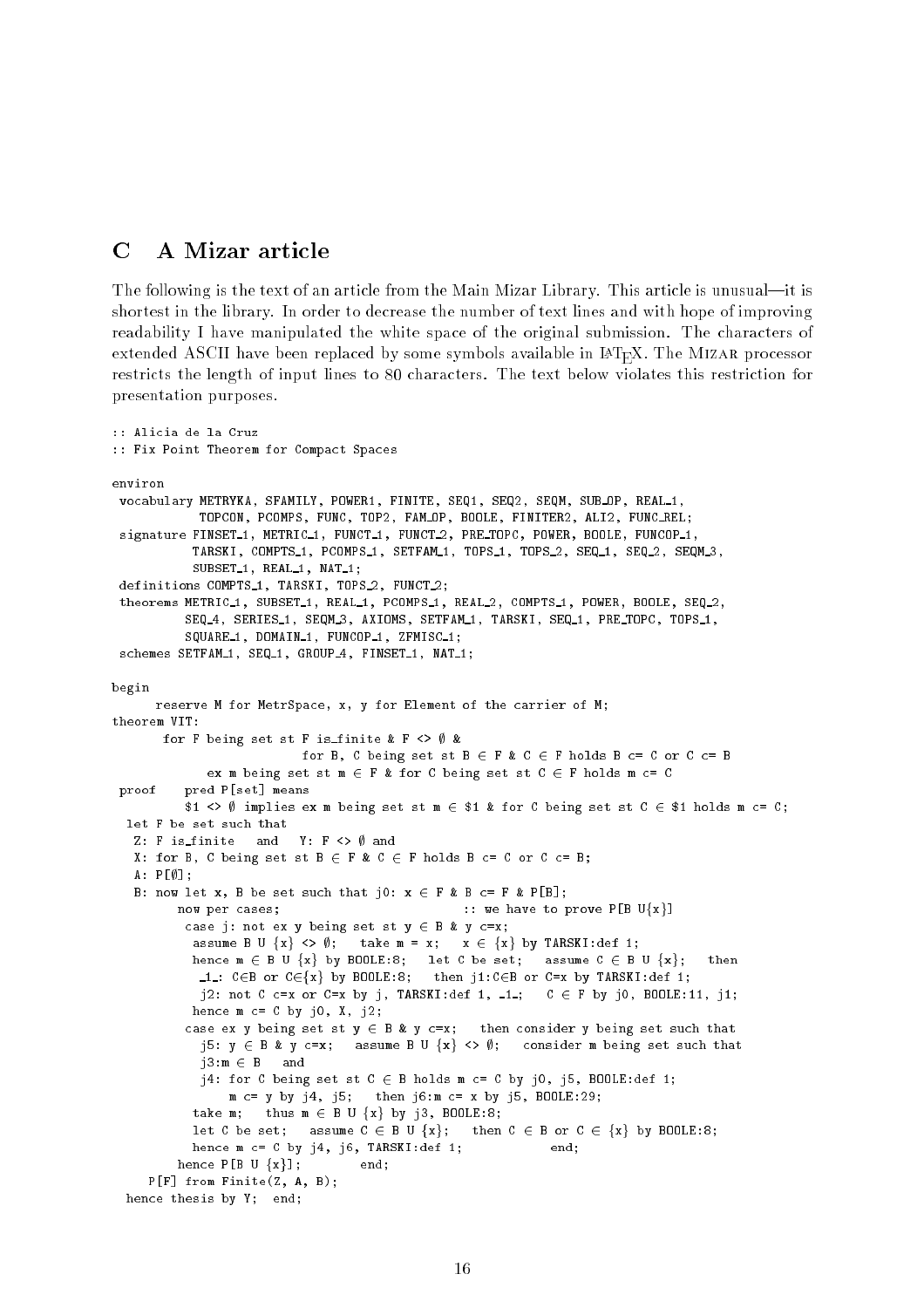```
definition let M be MetrSpace;
mode contraction of M -> Function of the carrier of M, the carrier of M
          means :DD: ex L being Real st 0<L & L<1 &
                           for x, y being Point of M holds dist(it.x, it.y)\leq L dist(x, y);
 existence proof consider x being Point of M;
    (the carrier of M) \rightarrow x is Function of the carrier of M, the carrier of M proof
     thus dom ((the carrier of M) \rightarrow x) = the carrier of M by FUNCOP<sub>1</sub>:19;
        cc:rng ((the carrier of M) --> x) c= \{x\} by FUNCOP_1:19;
        {x} c= the carrier of M by ZFMISC<sub>1</sub>:37;
    hence rng ((the carrier of M) \left(-\right) x) c= the carrier of M by BOOLE:29, cc; end;
    then reconsider f = (the carrier of M) --> x
                    as Function of the carrier of M, the carrier of M;
  take f, 1/2; 0 < 1; hence aa: 0 < 1/2 & 1/2 < 1 by SEQ<sub>-2</sub>:3, SQUARE<sub>-1</sub>:3;
  let z, y being Point of M; f.z=x & f.y=x by FUNCOP_1:13;
     then bb: dist(f.z, f.y) = 0 by METRIC1:def 3; dist(z, y) > 0 by METRIC1:7;
  hence dist(f.z, f.y)\leq(1/2)dist(z, y) by bb, aa, REAL 2:121; end;
end;
theorem for f being contraction of M st TopSpaceMetr(M) is compact
              ex c being Point of M st f.c =c & :: exists a fix point
              for x being Point of M st f.x=x holds x=c :: exactly 1 fix point
proof
let f be contraction of M; consider L being Real such that
  a1: 0<L & L<1 and
  a2: for x, y being Point of M holds dist(f.x, f.y)\leq L dist(x, y) by DD;
 assume a7: TopSpaceMetr(M) is compact; consider x0 being Point of M; set a=dist(x0, f.x0);
  now assume a \langle \rangle 0;
         consider F being Subset-Family of the carrier of TopSpaceMetr(M) such that
    kkk: for B being Subset of the carrier of TopSpaceMetr(M) holds B\inF iff
               ex n being Nat st B = { x where x is Point of M : dist(x, f.x) \leq a.L to_power n }
                                          from SubFamEx;
    TopSpaceMetr(M) = TopStruct\llthe carrier of M, Family open set(M) \gg by PCOMPS 1:def 6; then
    d5: the carrier of M = the carrier of TopSpaceMetr(M);
        set B = { x where x is Point of M : dist(x, f.x) \langle a.L to power (0+1) };
        B is Subset of the carrier of M from SubsetD; then B \in F by kkk, d5; then
    d1: F \leq \emptyset by BOOLE: def 1;
    a8: F is centered proof thus F <> ; by d1;
     let G be Subset-Family of the carrier of TopSpaceMetr(M) such that
      b1: G \iff \emptyset and b2: G \subset F and b3: G is finite;
      for B, C being set st B \in G \& C \in G holds B \subset = C or C \subset = B proof
       let B, C be set ; assume h0:B \in G \& C \in G; then h3: B \in F \& C \in F by b2, BOOLE:11;
            B is Subset of the carrier of TopSpaceMetr(M) by SETFAM_1:43, h0;
            then consider n being Nat such that
        h4: B = { x where x is Point of M : dist(x, f.x) \le a.L to power n } by kkk, h3;
            C is Subset of the carrier of TopSpaceMetr(M) by SETFAM<sub>-1:43</sub>, h0;
            then consider m being Nat such that
        h5: C = \{ x \text{ where } x \text{ is Point of } M : dist(x, f.x) < a \text{.} L to power m \} by kkk, h3;
        lemma1: for n, m being Nat st n \le m holds L to power m \le L to power n proof
         let n, m being Nat such that iii: n \leq m;
          now per cases by iii, REAL_1:def 5;
           case n<m; then L to_power n > L to_power m by POWER:45, a1;
           hence L to power n > L to power m by REAL 1:def 5;
           case n=m; hence L to_power n > L to_power m; end;
         hence thesis; end;
        lemma2: for n, m being Nat st n \le m holds aL to power m \le aL to power n proof
         let n, m being Nat such that iii: n \leq m;
          now per cases;
           case c: a=0; then a L to power m = 0 by REAL 1:20 .= a L to power n by REAL 1:20, c;
```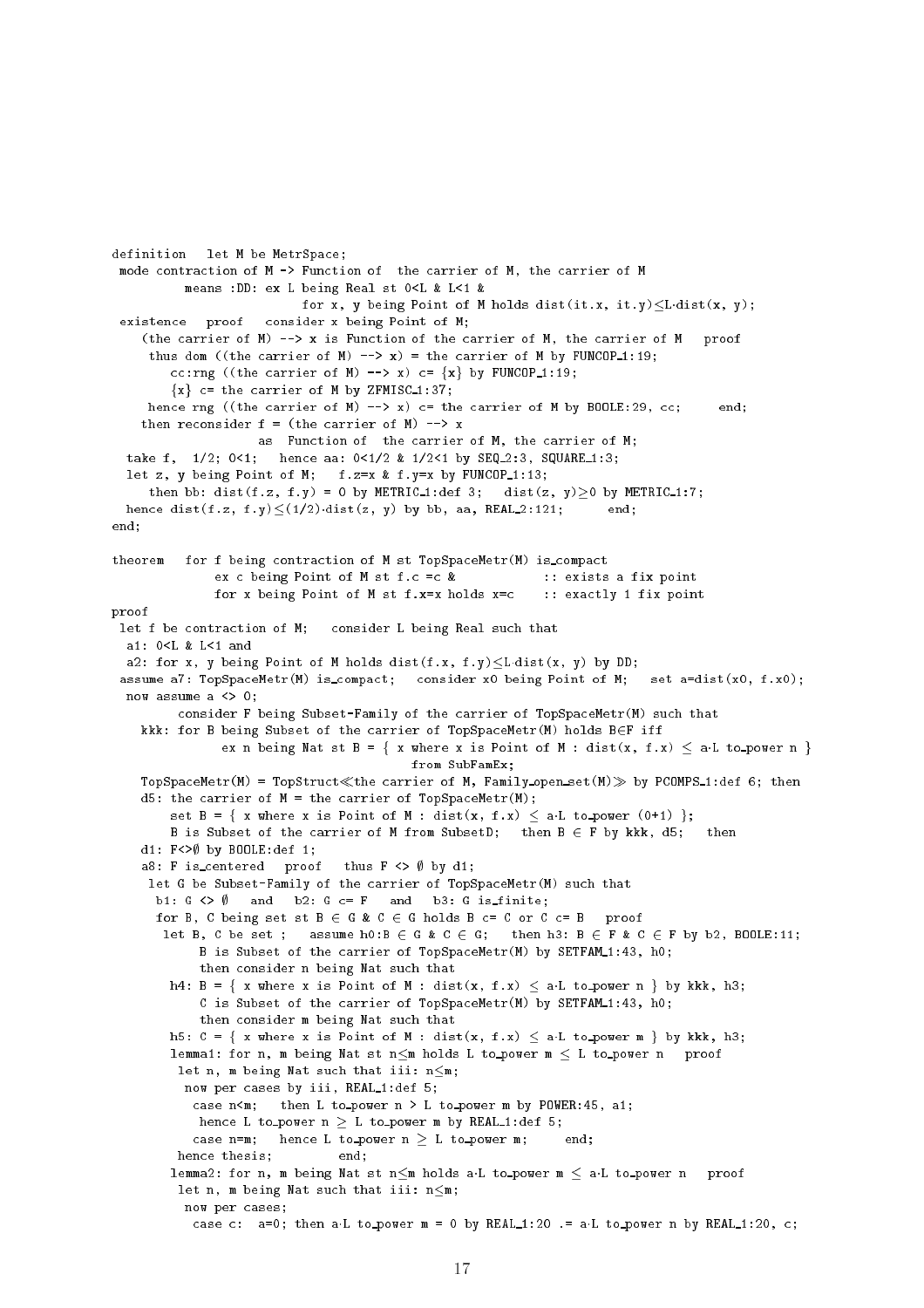```
hence all to power m < aL to power n;
       case a<>0; cc: a > 0 by METRIC_1:7; L to power m \leq L to power n by iii, lemma1;
        hence all to power m < aL to power n by cc, REAL 1:51;
                                                                         end:
     hence thesis;
                             end:now per cases by AXIOMS:23;
     case i:n\leq m; thus C c= B proof let y be Any; assume y \in C;
           then consider x being Point of M such that
       C1: y = x and C2: dist(x, f.x) \le a.L to power m by h5;
            aL to_power m \le aL to_power n by i, lemma2; then
           dist(x, f.x) \leq aL to power n by AXIOMS:22, C2;
       hence y \in B by C1, h4; end;
     case ii:m \le n; thus B c= C proof let y be Any; assume y \in B;
           then consider x being Point of M such that
       C1: y = x and C2: dist(x, f.x) \le all to power n by h4;
            aL to power n < aL to power m by ii, lemma2; then
           dist(x, f.x) \leq aL to power m by AXIOMS:22, C2;
       hence y \in C by C1, h5; end; end;
  hence B c= C or C c= B; end; then consider m being set such that
 n1: m \in G and n2: for C being set st C \in G holds m c= C by VIT, b1, b3;
 n3: m c= meet G by SETFAM_1:6, b1, n2; n4: m \in F by n1, BOOLE:11, b2;
 h5: m is Subset of the carrier of TopSpaceMetr(M) by SETFAM_1:43, n1;
  CC: L <> 0 by a1; dist(x0,f.x0) = a.1 by REAL_1:7 .= a.L to power 0 by POWER:29, CC;
      then x0 \in \{ x \text{ where } x \text{ is Point of } M : dist(x, f.x) \leq a \text{ L to power } 0 \}; then
 P: { x where x is Point of M : dist(x,f.x) \leq a.L to power 0 } <> \emptyset by BOOLE:def 1;
 P': for k being Nat st {x where x is Point of M : dist(x, f.x) \leq a.L to power k} \lt > \emptysetholds \{x \text{ where } x \text{ is Point of } M : dist(x, f.x) \leq a \cdot L \text{ to power } (k+1)\} \Leftrightarrow \emptysetproof let k be Nat; assume \{x \text{ where } x \text{ is Point of } M : dist(x, f.x) \leq a \text{.} L to power k\} \Leftrightarrow \emptyset;then consider z being Any such that
    s1: z \in \{ x \text{ where } x \text{ is Point of } M : dist(x, f.x) \leq a \text{ L to-power } k \} by BOOLE:def 1;
        consider y being Point of M such that y=z and s2: dist(y, f, y) \le a \cdot L to power k by s1;
    L \geq 0 by a1, REAL_1:def 5; then s4: L·dist(y,f.y) \leq L·(a.L to power k) by REAL_1:51, s2;
    s3: L(aL to power k) = LaL to power k by AXIOMS:16 .= aLL to power k by AXIOMS:15
          .= a \cdot (L \cdot L \cdot t \cdot o \cdot p \cdot o \cdot w \cdot k) by AXIOMS:16 .= a \cdot (L \cdot t \cdot o \cdot p \cdot o \cdot w \cdot k) by POWER:30= a(L to power kL to power 1) by AXIOMS:15 = aL to power (k+1) by POWER:32, a1;
        dist(f.y, f.(f.y)) \langle L dist(y, f.y) by a2; then
        dist(f.y, f.(f.y)) \lt a.L to power (k+1) by s3, s4, AXIOMS:22; then
        f.y \in { x where x is Point of M : dist(x, f.x) \leq a.L to power (k+1) };
   hence \{ x \text{ where } x \text{ is Point of } M : dist(x, f.x) \leq a \text{ L to power } (k+1) \} \Leftrightarrow \emptyset \text{ by B00LE:def 1; }end;
  for k being Nat holds { x where x is Point of M : dist(x, f.x) \leq all to power k} \lt > \emptysetfrom Ind(P, P'); then m \iff \emptyset by h5, kkk, n4;
hence meet G \iff \emptyset by BOOLE:30, n3; end;
F is closed proof let B being Subset of the carrier of TopSpaceMetr(M);
 assume B \in F; then consider n being Nat such that
  mm: B= { x where x is Point of M : dist(x, f.x) \leq a.L to power n } by kkk;
  A1: TopSpaceMetr(M)=TopStruct«the carrier of M, Family open set(M) by PCOMPS 1: def 6;
      then reconsider V = B' as Subset of the carrier of M; set B' = B';
 for x being Point of M st x \in V ex r being Real st r>0 & Ball(x, r) c= V proof
   let x be Point of M such that m1: x \in V; take r = (dist(x, f.x)-a \cdot L \cdot to\text{-power } n)/2;
        2<>0; then 2 \cdot r = dist(x, f.x) - a \cdot L to power n by REAL 2:73; then
    m20: dist(x, f.x)-2\text{·r} = a\cdot L to power n by REAL 2:12; not x\in B by m1, SUBSET 1:53; then
        dist(x,f.x)>aL to_power n by mm; then dist(x,f.x)-aL to_power n>0 by REAL 2:108;
   hence r>0 by SEQ_2:3;
   let z be Any; assume m: z \in \text{Ball}(x, r); Ball(x, r) c= the carrier of M by AXIOMS:2;
    then reconsider y=z as Point of M by BOOLE:11, m; m8: dist(x, y) <r by METRIC_1:19, m;
          dist(x, y) + dist(y, f.y) \ge dist(x, f.y) by METRIC_1:6; then
    m13: (\text{dist}(x,y)+\text{dist}(y,f,y))+\text{dist}(f,y,f.x) > \text{dist}(x,f,y)+\text{dist}(f,y,f.x) by REAL 1:53;
          dist(x, f.y) + dist(f.y, f.x) \ge dist(x, f.x) by METRIC_1:6; then
```

```
18
```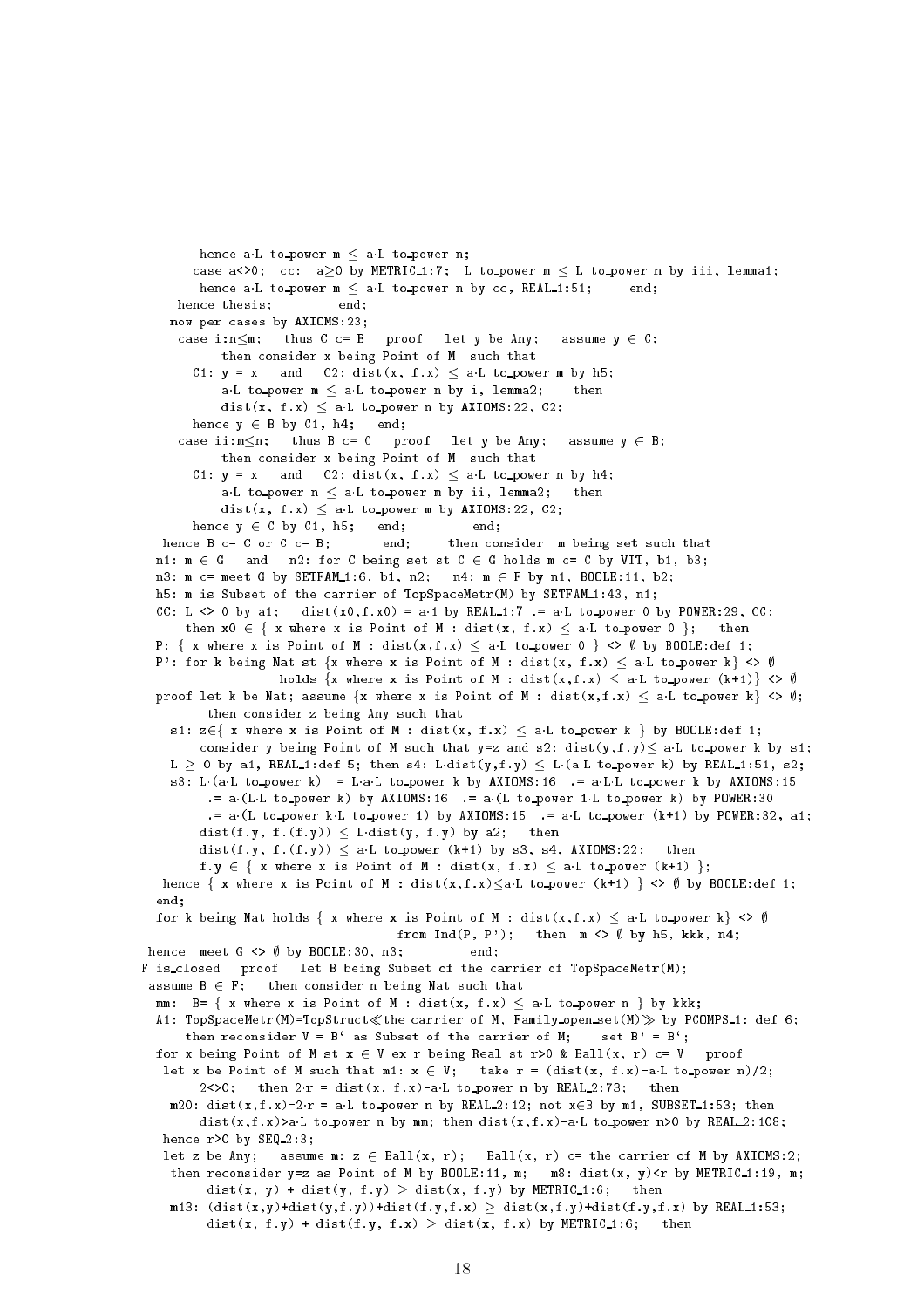```
dist(x, y)+dist(y, f, y)+dist(f, y, f, x))dist(x, f.x) by m13, AXIOMS:22; then
             dist(y, f.y)+dist(x, y)+dist(f.y, f.x)\gedist(x, f.x) by AXIOMS:12;
                                                                                     then
        m6: dist(y, f.y)+(dist(x, y)+dist(f.y, f.x))>dist(x, f.x) by AXIOMS:13;
        m10: dist(x, y) = dist(y, x) by METRIC<sub>1</sub>:5; m3: dist(f.y, f.x)\leq L dist(y, x) by a2;
             dist(y, x) \geq 0 by METRIC 1:7; then L dist(y, x) \leq dist(y, x) by REAL 2:147, a1;
             then dist(f.y, f.x)\leqdist(y, x) by m3, AXIOMS:22; then
        m4: dist(f.y, f.x)+dist(y, x) \leq dist(y, x)+dist(y, x) by REAL 1:49;
             2>0; then 2dist(x, y) < 2r by m8, REAL 1:70; then
        m9: dist(y, f.y) + 2-dist(x, y)< dist(y, f.y) + 2-r by REAL_1:59;
             dist(f.y, f.x)+dist(y, x) \leq 2.dist(y, x) by m4, SQUARE_1:5; then
             dist(y, x) + dist(f.y, f.x) < 2dist(y, x) by AXIOMS:12; then
             dist(y,f.y)+(dist(y,x)+dist(f.y,f.x))<dist(y,f.y)+2dist(y,x) by REAL 2:103;
             then dist(y, f.y)+2dist(x, y) >dist(x, f.x) by m6, AXIOMS:22, m10;
             then dist(y, f.y)+2.r>dist(x, f.x) by REAL_1:58, m9; then
             not ex x being Point of M st y=x & dist(x, f.x) < aL to power n by m20, REAL 1:91;
            then m22: not y \in B by mm; the carrier of M \Leftrightarrow \emptyset by DOMAIN_1:1;
       hence z \in V by SUBSET<sub>1:50</sub>, m22, A1; end; then
      B' \in Family open set(M) by PCOMPS 1:def 5; then B' is open by A1, PRE TOPC:def 4;
     hence B is_closed by TOPS_1:29;
    end; then
    meet F<>\emptyset by COMPTS_1:13, a8, a7; then consider c' being Point of TopSpaceMetr(M) such that
    d2: c' \in \mathsf{meet} F by SUBSET<sub>-1:10</sub>;
        reconsider c = c' as Point of M by d5; consider s' being Real Sequence such that
    b3: for n being Nat holds s'.n=L to_power (n+1) from ExRealSeq; set s = a \square s';
    b6'': s' is convergent & lim s'=0 by a1, SERIES_1:1, b3; then
    b6: s is convergent by SEQ 2:21;
    b6': lim s = a0 by b6'', SEQ 2:22 .= 0 by REAL 1:20;
        consider r being Real Sequence such that
    b4: for n being Nat holds r.n=dist(c, f.c) from ExRealSeq;
    b5: r is constant by SEQM 3: def 5, b4; then b7: r is convergent by SEQ 4:39;
    now let n be Nat; set B = { x where x is Point of M : dist(x, f.x) \langle a.L to_power (n+1)};
      B is Subset of the carrier of M from SubsetD; then B \in F by kkk, d5;
                                                                                 thenc \in B by d1, SETFAM 1:1, d2; then
      d3: ex x being Point of M st c = x & dist(x, f.x) \langle a L to_power (n+1);
      d3': r.n = dist(c, f.c) by b4; s.n = a.s'.n by SEQ-1:def 5 = a.L to power (n+1) by b3;
    hence r.n < s.n by d3, d3'; end; then
    c1: lim r \leq lim s by SEQ 2:32, b6, b7; r.0 = dist(c, f.c) by b4; then
        dist(c, f.c)0 & dist(c, f.c)>0 by c1, b6', METRIC<sub>1</sub>:7, SEQ<sub>-4</sub>:40, b5; then
        dist(c, f.c)=0 by AXIOMS:21;
   hence ex c being Point of M st dist(c, f.c) = 0;
  end; then consider c being Point of M such that
  XX: dist(c, f.c) = 0;take c;
 thus a4: f.c = c by METRIC<sub>1</sub>: def 3, XX;
 let x be Point of M ; assume a3: f.x=x; assume x \leftrightarrow c; then a6: dist(x, c)<>0 by METRIC_1:def 3;
 dist(x, c) \ge 0 by METRIC<sub>1</sub>:7; then dist(x, c) > 0 by REAL<sub>1</sub>:def 5, a6; then
  L dist(x, c) clist(x, c) by a1, REAL 2:145;
hence contradiction by a3, a4, a2;
end;
```
19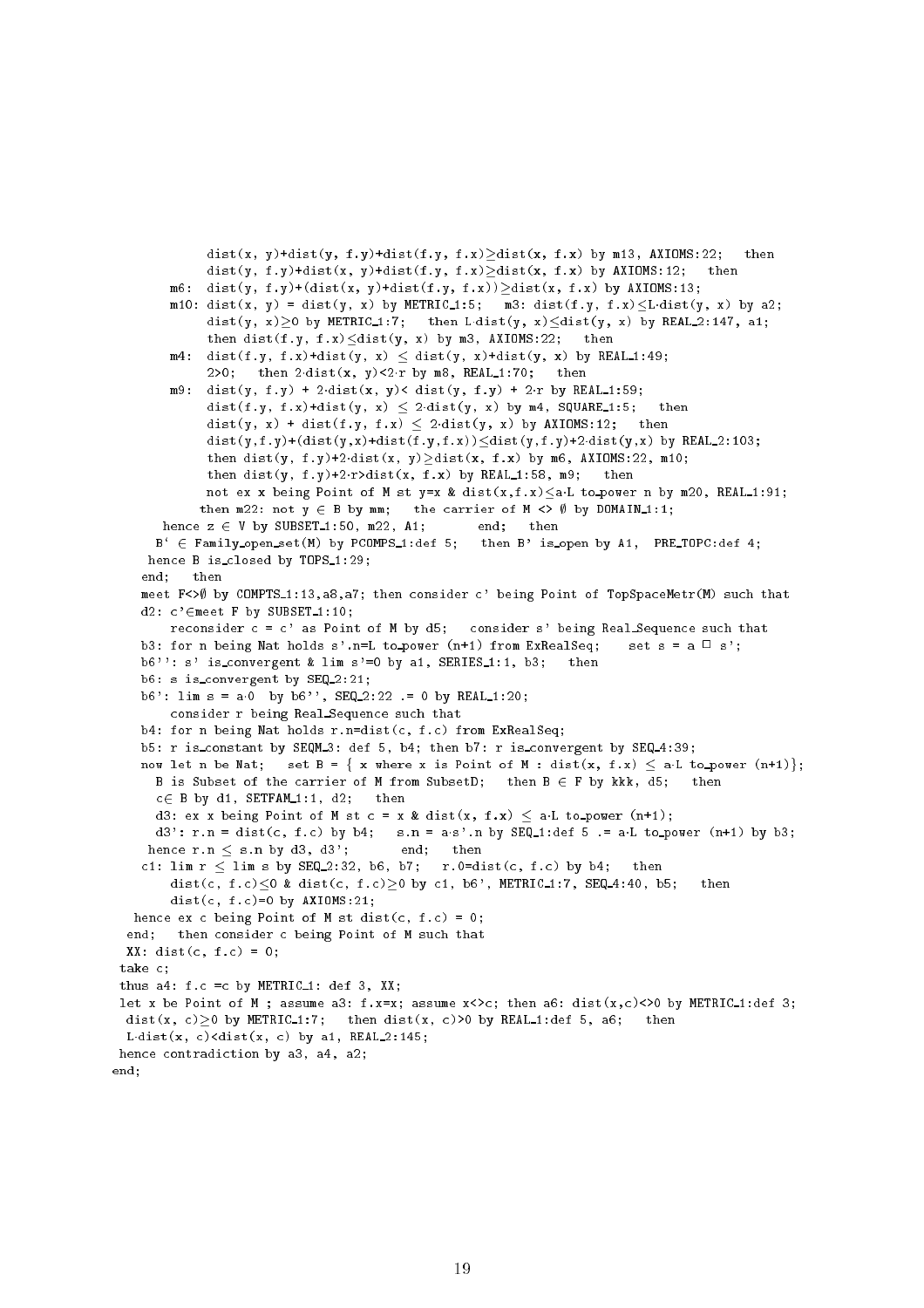#### D A Mizar abstract

Here is the abstract of the article presented in Appendix C. The abstracts are extracted mechanically from the submitted articles and the reference identification of MIZAR items is automatically inserted. If one wants to make a reference to another article, they have to use reference names as presented in the article's abstract.

```
:: Alicia de la Cruz
:: Fix Point Theorem for Compact Spaces
environ
 vocabulary METRYKA, SFAMILY, POWER1, FINITE, SEQ1, SEQ2, SEQM, SUB OP, REAL 1, TOPCON,
     PCOMPS,FUNC,TOP2,FAM OP,BOOLE,FINITER2,ALI2,FUNC REL;
 signature FINSET<sub>1</sub>, METRIC<sub>1</sub>, FUNCT<sub>1</sub>, FUNCT<sub>2</sub>, PRE<sub>TOPC</sub>, POWER, BOOLE, FUNCOP<sub>1</sub>,
      TARSKI, COMPTS 1, PCOMPS 1, SETFAM 1, TOPS 1, TOPS 2, SEQ 1, SEQ 2, SEQM 3,
      SUBSET<sub>1</sub>, REAL<sub>1</sub>, NAT<sub>1</sub>;
begin
begins and the contract of the contract of the contract of the contract of the contract of the contract of the
  reserve M for MetrSpace,x,y for Element of the carrier of M;
theorem :: ALI2:1
for F being set st F is_finite & F \langle \rangle &
 for B,C being set st B \in F & C \in F holds B c= C or C c= B
 ex m being set st m \in F & for C being set st C \in F holds m c= C;
definition let M be MetrSpace;
mode contraction of M -> Function of the carrier of M , the carrier of M
means :: ALI2:def 1
ex L being Real st 0<L & L<1& for x,y being Point of M holds
dist(it.x,it.y) \leq L dist(x,y);end:end;
theorem :: ALI2:2
for f being contraction of M st TopSpaceMetr(M) is compact
ex c being Point of M st f.c =c & :: exists a fix point
for x being Point of M st f.x=x holds x=c;
```
#### $\bf E$ A T<sub>E</sub>Xed Mizar abstract

MIZAR abstracts are further mechanically processed, typeset using T<sub>E</sub>X, and published (see footnote on page 6). Each author of an article accepted to the library must provide a title, the author's name and address, and a summary (in English) that are included into the typeset abstract.

The next two pages contain a copy of the typeset version of the abstract from Appendix D One can consider the English of the text rather poor, but it should be remembered that this text has been generated mechanically. The process of mechanical translation from MIZAR into English is still being worked on.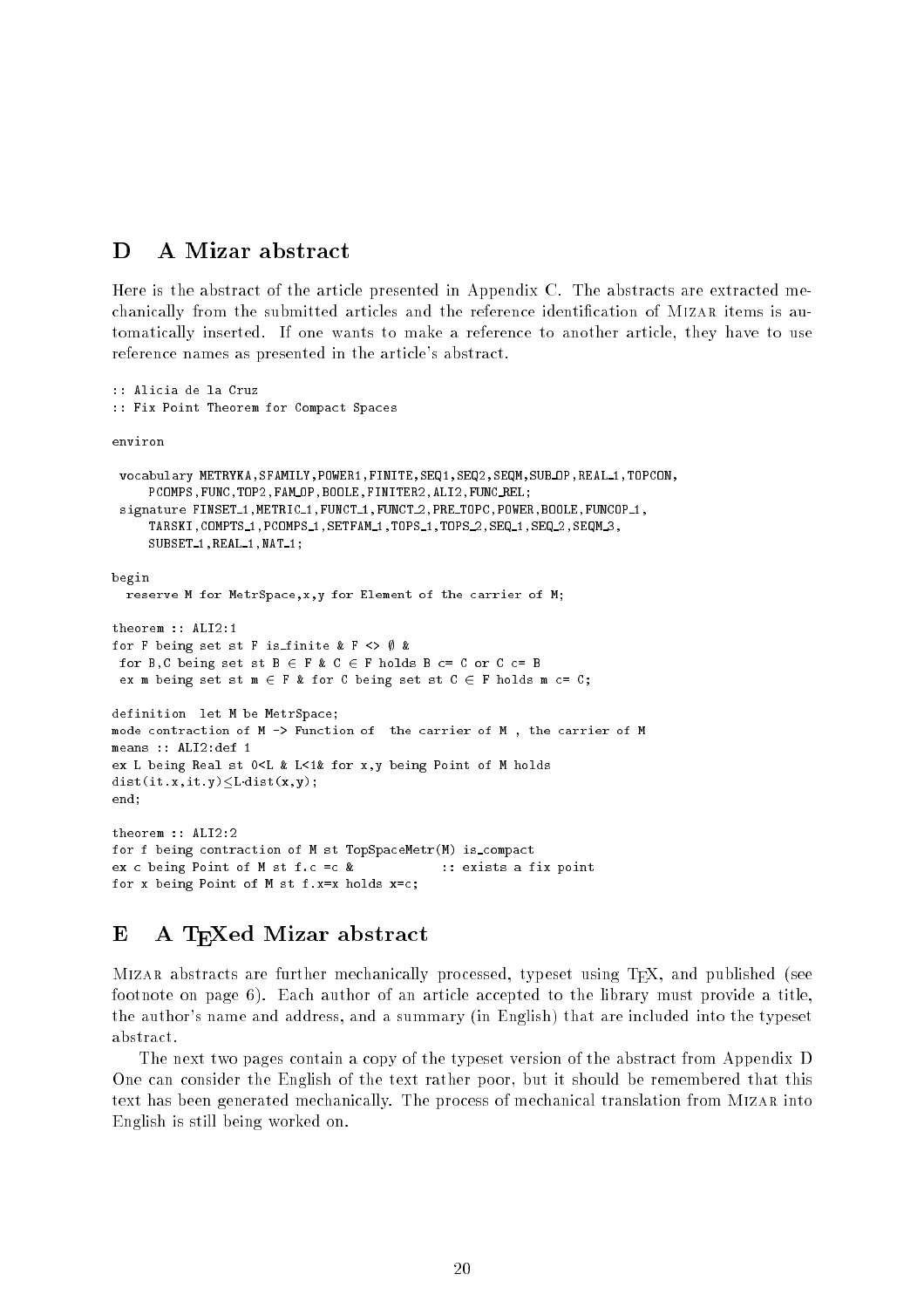# Fix Point Theorem for Compact Spaces

Alicia de la Cruz Universidad Politecnica de Madrid

Summary. The Banach theorem in a compact metric spaces is proved.

MML Identier: ALI2.

The terminology and notation used in this paper have been introduced in the following papers: [9], [15], [3], [4], [8], [11], [13], [9], [11], [5], [7], [18], [6], [17], [1], [2], [6], [4], and [5]. In the sequel M will be a metric space. Next we state the proposition

(1) For every set F such that F is finite and  $F \neq \emptyset$  and for all sets B, C such that  $B \in F$  and  $C \in F$  holds  $B \subseteq C$  or  $C \subseteq B$  there exists a set m such that  $m \in F$  and for every set C such that  $C \in F$  holds  $m \subseteq C$ .

Let  $M$  be a metric space. A function from the carrier of  $M$  into the carrier of  $M$  is said to be a contraction of  $M$  if:

(Def.1) there exists a real number L such that  $0 < L$  and  $L < 1$  and for all points x, y of M holds  $\rho(\text{it}(x), \text{it}(y)) \leq L \cdot \rho(x, y)$ .

Next we state the proposition

(2) For every contraction f of M such that  $M_{\text{top}}$  is compact there exists a point c of M such that  $f(c) = c$  and for every point x of M such that  $f(x) = x$  holds  $x = c$ .

### **REFERENCES**

- $\lceil 1 \rceil$  Grzegorz Bancerek. The fundamental properties of natural numbers. Formalized Math $ematics, 1(1):41–46, 1990.$
- [2]Leszek Borys. Paracompact and metrizable spaces. Formalized Mathematics, 2(4):481-485, 1991.
- [3]Czesław Byliński. Functions and their basic properties. Formalized Mathematics,  $1(1):55{-}65, 1990.$
- $\lceil 4 \rceil$ Czesław Byliński. Functions from a set to a set. Formalized Mathematics,  $1(1):153{-}164$ , 1990.

505

<sup>c</sup> 1991 Fondation Philippe le Hodey ISSN 0777{4028